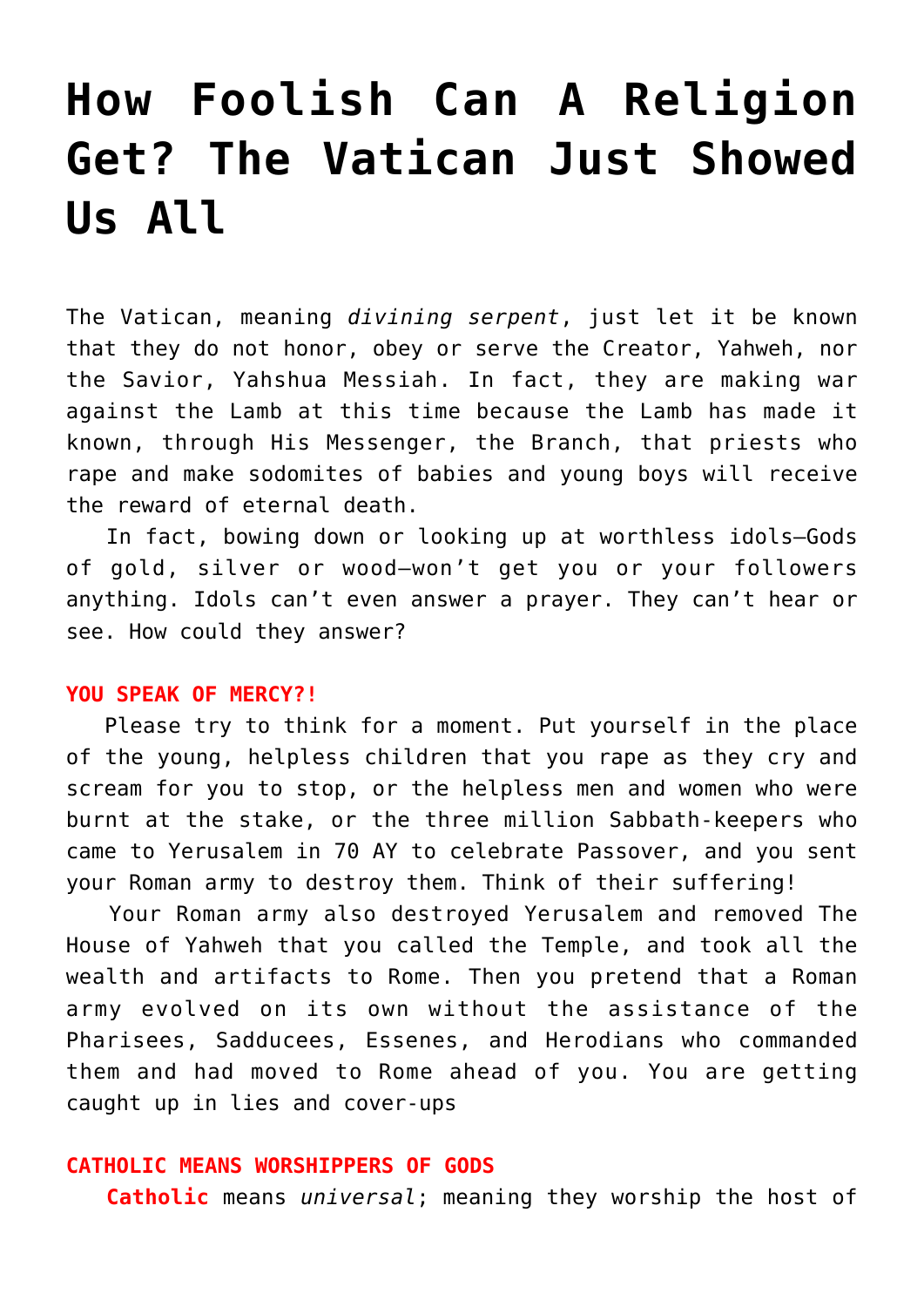heaven, which means you worship all Gods and demons. (**Revelation 9:20**) Halloween means the same as Catholic—worship of the dead. There is nothing beneficial in the worship of the dead. According to the Inspired Scriptures, the dead know not anything.

## **Ecclesiastes 9:5**

For the living know that they will die; but the dead do not know anything; they have no further reward, and even the memory of them is forgotten.

The dead are awaiting the resurrection; the resurrection is when they will be brought back to life.

# **REVELATION 20:12-13**

12 And I saw the dead, small and great, standing before Yahweh. And the books were opened; and another book was opened, which is *The Book* of Life. And the dead were judged out of those things which were written in the books, according to their works.

13 And the sea gave up the dead which were in it; and death and sheol; *the grave,* delivered up the dead which were in them. And they were judged, every man, according to his works.

The golden idol you bow to is the same as your religion–the Coptic (Egyptian) Catholic religion that you should have left behind you when Yahweh brought you out of Egypt, Yahdah, (**Genesis 49:1-10**)–worthless. You should have learned more about reality and Righteousness, but you blocked your mind to that, as did your fathers in the days of Yahweh's Prophet Samuyl. In **I Samuyl Chapters 7 & 8**, we see the Easter Goddess, you call your idol,Mary, being worshipped.

# **I SAMUYL 8:4-8**

4 Then all the elders of Israyl gathered together and approached Samuyl when he was at Ramah,

5 Saying to him; You are old, and your sons do not walk in your ways. Appoint us a king to judge us; just like all the *other* nations.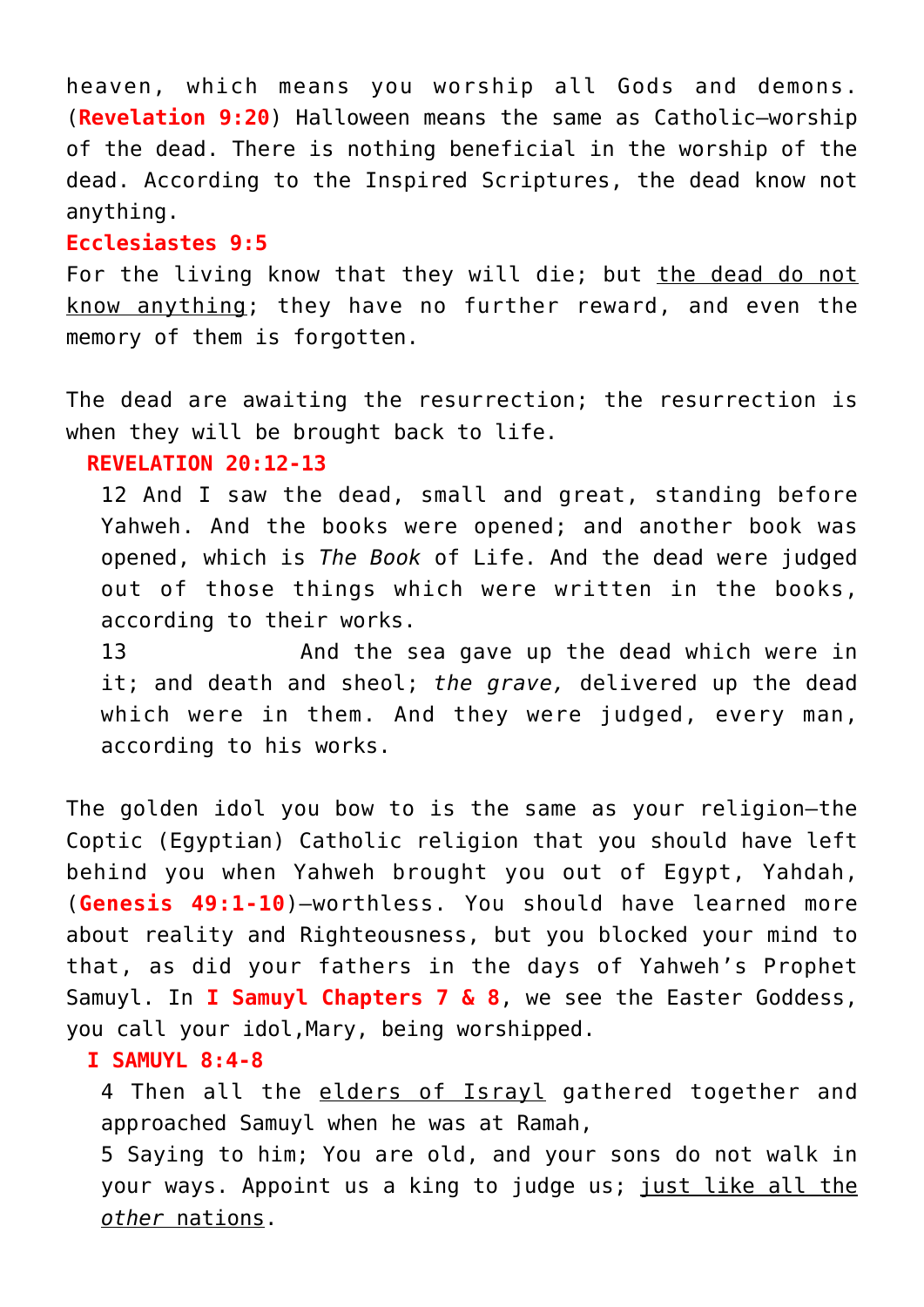6 But these things displeased Samuyl, *especially* when they said; Give us a king to judge us. Then Samuyl prayed to Yahweh.

7 Yahweh answered Samuyl, and said: Listen to all the words the people speak to you, for they have not rejected you; they have rejected Me, that I should not reign over them. 8 Just as they have done to Me from the day I brought them out of Egypt, to this very day, they are now doing to you—they are forsaking Me in order to serve God(s); *elohim!*

#### **WHAT IS EVIL ABOUT SERVING GODS?**

 Since you rejected Yahweh, you have had nothing but sickness, disease, confusion, hatred, fighting, and wars. Sodomy, bestiality, incest, fornication, and adultery have caused these curses.

 Yahweh warned your forefathers over and over as to what was causing all their problems in their day. It's the same in this generation, but much worse. It's much worse in this generation because your hatred for Righteousness has brought you to make yourselves as Gods–ruling Gods; mad, murderous Gods; lustful, thieving Gods. In so doing, you obey the words of the serpent. All of you are evil like the Gods but pretend to be loving, kind and golden, like your golden idol, which is as worthless as colored eggs you tell children that a rabbit laid. It's as senseless as the foolish wars you use to fight against any and all forms of Righteousness.

 Your teaching to deceive the world has been the same as the serpent's…"Don't follow Righteousness, be evil like the Gods".

#### **READ THIS!**

## **GENESIS 3:1-5**

1 Now the serpent was more subtle *and* crafty than any beast of the field which Yahweh had made. And she said to the woman; Has Yahweh indeed said: You shall not eat of every tree of the garden?

2 And the woman said to the serpent; We may eat the fruit of the trees of the garden;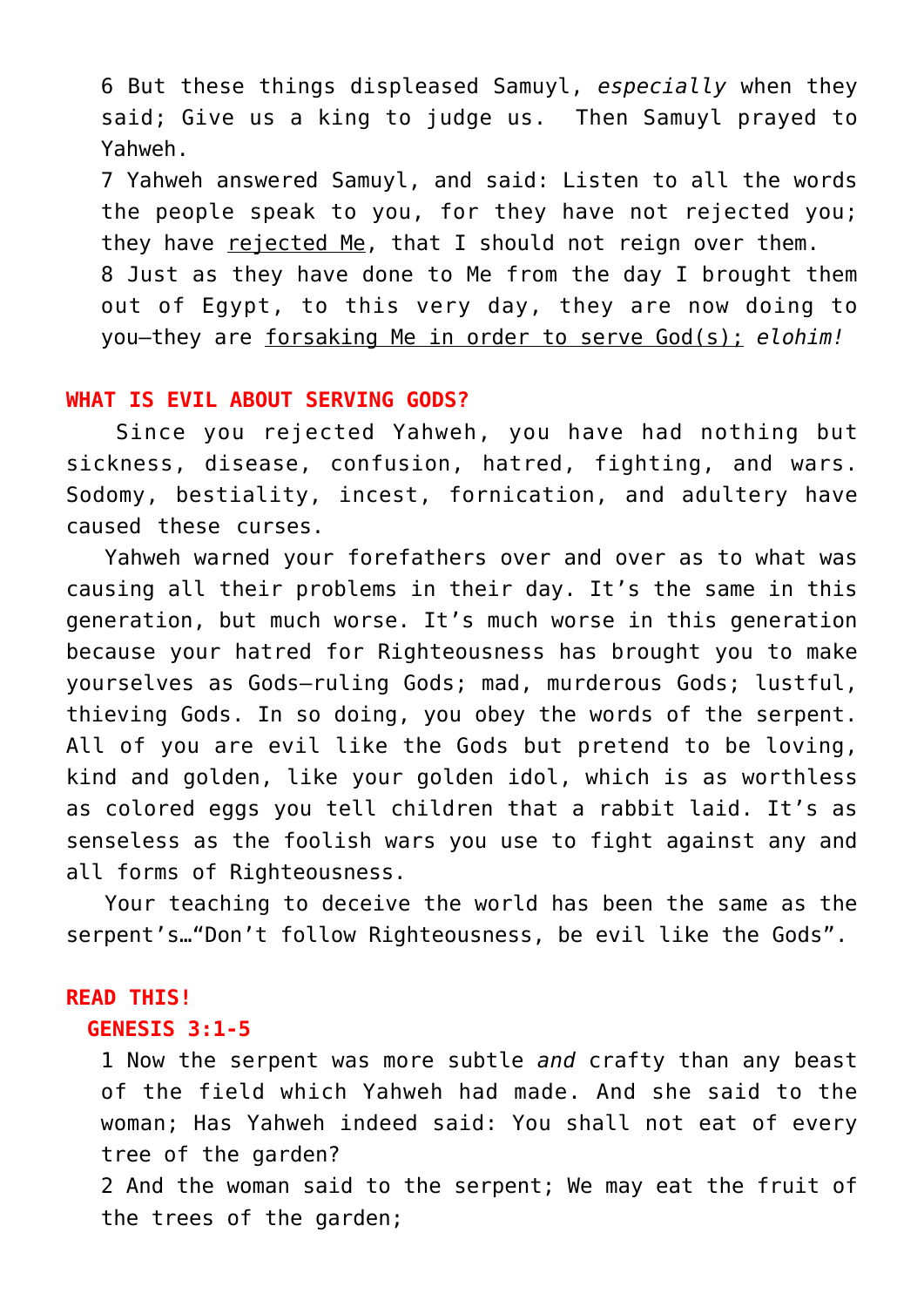3 But of the fruit of the tree which *is* in the midst of the garden, Yahweh has said: You shall not eat it, nor shall you touch it, or you will die. 4 And the serpent said to the woman; You will not surely die. 5 For He knows that in the day you eat of it, your eyes will be opened, and you will be as Gods (elohim), knowing Righteousness and evil.

Did you notice in **verse 5**: "evil like the Gods"? Most people miss that lesson that Yahweh gives, showing that the Gods are evil. They teach harmful things to mankind.

 Your abominations and your place of residence, the seven hills of Rome, are shown. Is Rome located on seven hills?

# **REVELATION 17:1-9**

1 And there came one of the seven malakim who had the seven bowls, and talked with me, saying to me: Come, I will show you the sentence of the great whore that sits upon many waters,

2 With whom the kings of the earth have committed fornication; *practiced idolatry: Godworship (the worship of elohim),* and the inhabitants of the earth have been made drunk with the wine of her fornication.

3 So he carried me away in the Spirit into the *midst of* Godworshipers (worshipers of Elohim); and I saw a woman sitting on a scarlet colored beast, full of names of blasphemy, having seven heads and ten horns.

4 And the woman was arrayed in purple and scarlet color, and decked with gold, and precious stones, and pearls, having a golden cup in her hand full of abominations and filthiness of her fornication.

5 And upon her head *was* a name written: Mystery Babylon the great, the mother of the harlots and of the abominations of the earth.

6 And I saw the woman drunk with the blood of the Saints, and with the blood of the martyrs of Yahshua. And when I saw her, I wondered with great astonishment.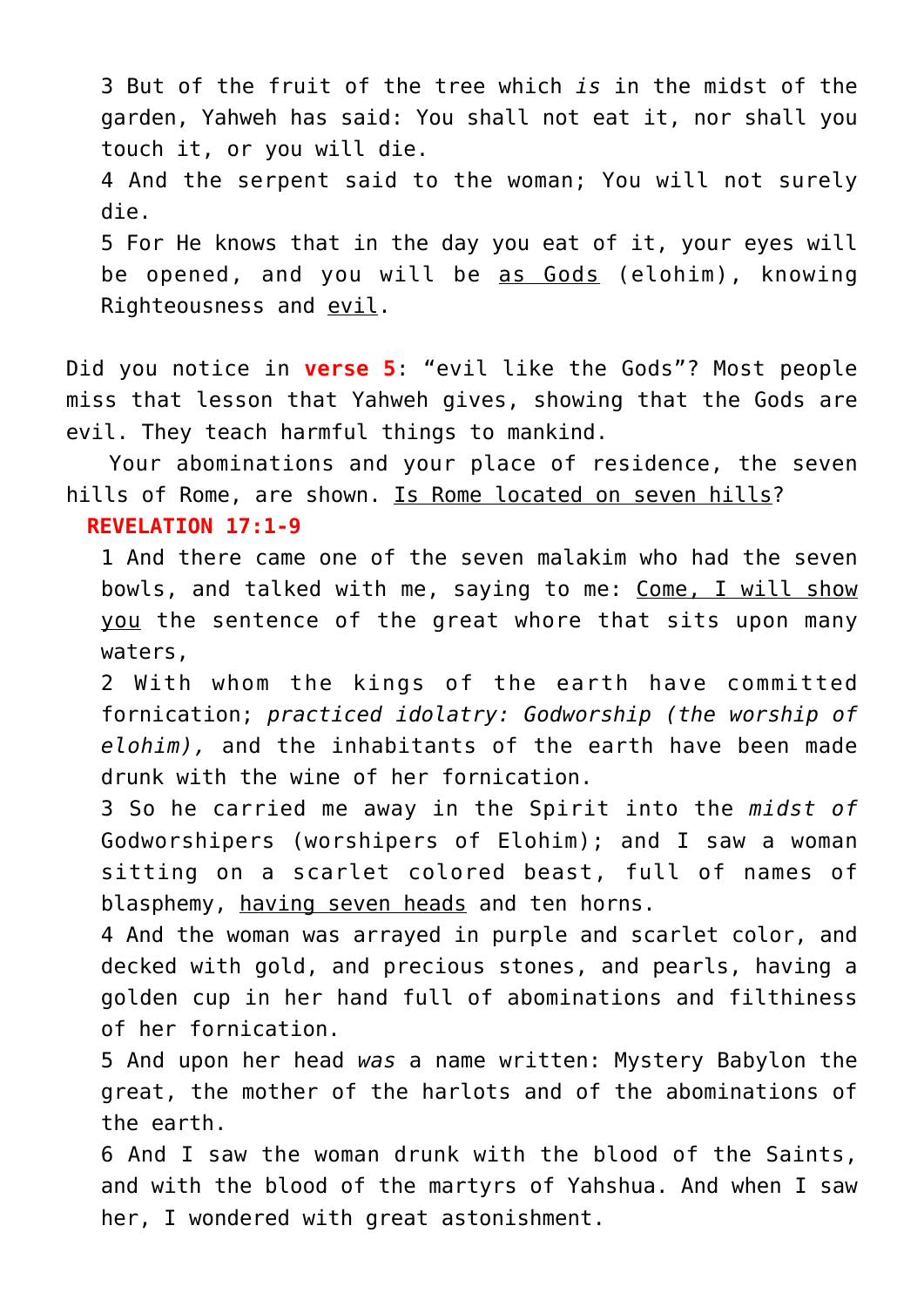7 And the Messenger said to me: Why are you astonished? I will tell you the mystery of the woman, and of the beast that carries her, which has the seven heads and ten horns. 8 The beast that you saw was, and is not, and will ascend out of the bottomless pit, and go into perdition. And those who dwell on the earth will wonder—whose names were not written in The Book of Life from the foundation of the world—when they see the beast that was, and is not, and yet is.

9 And here is the mind which has wisdom: The seven heads are seven hills on which the woman sits.

In **verse 7**, we see seven heads. **Verse 9** explains that the seven heads are seven hills.

**DOES THE ROMAN CATHOLIC CHURCH SIT ON SEVEN HILLS?** The *Basic Everyday Encyclopedia,* page 451, gives us the following information concerning these seven mountains (hills).

Rome…Traditionally founded 753 BC…built on 7 hills…

*Compton's Pictured Encyclopedia*, 1948, Volume 12, page 144, tells us about the city of seven hills.

…the "City of Seven Hills." …the Capitoline, Palatine, Aventine, Quirinal, Viminal, Esquiline, and Caelian hills. …the seat of the papacy, the head of the great Roman Catholic Church.

**Revelation 17:7** shows you have ten horns. **Revelation 17:12-15** show you are making war against the Lamb. Sure enough you are. The Lamb says you must practice Yahweh's Righteousness, which teaches you to love one another. But, you say, as Satan, "be evil like the Gods, surely you won't die". To that Yahshua says you will, in this generation, murder yourselves with your own invention, of this generation, the nuclear bomb. Read on.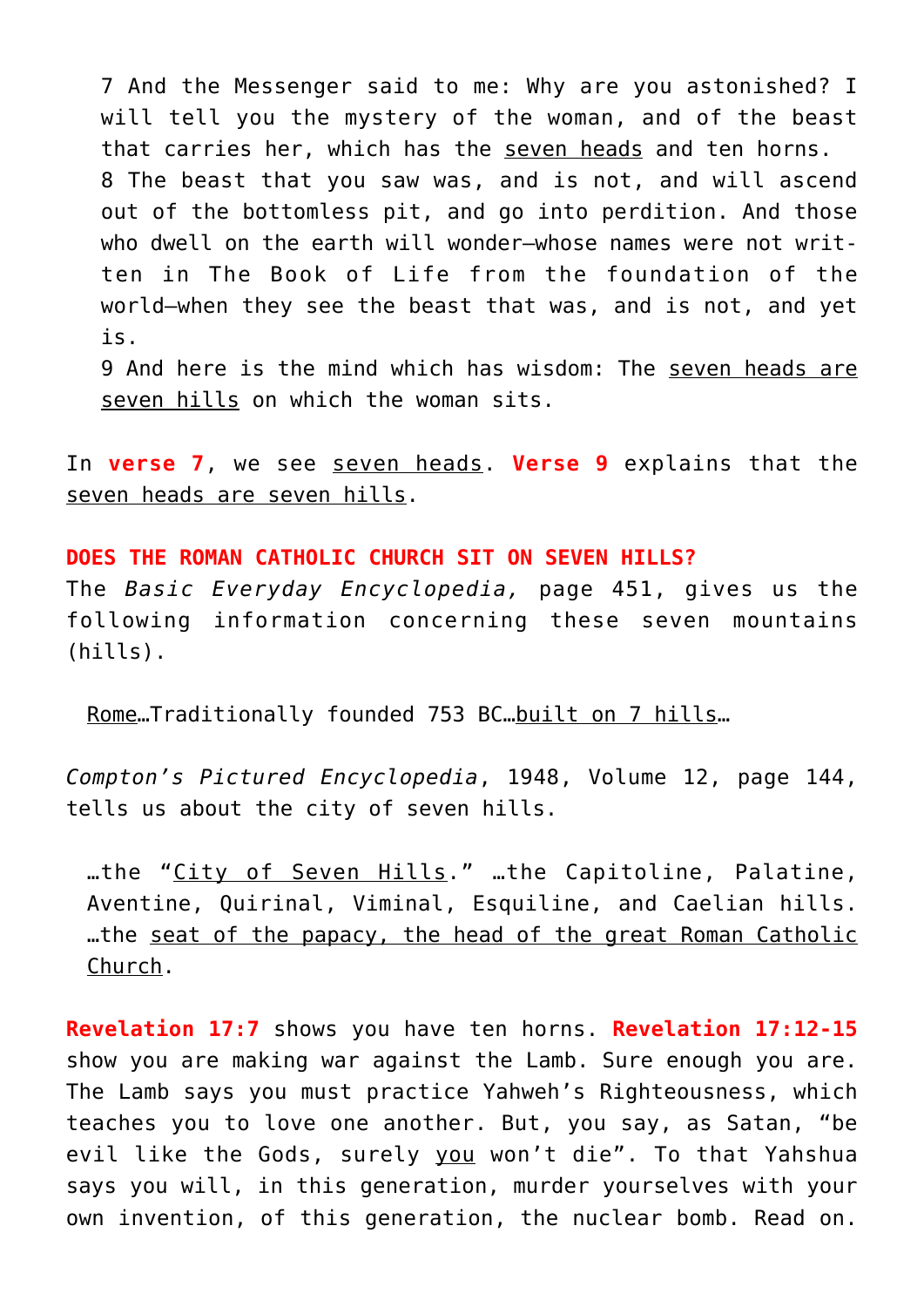# Article #1:

# **POPE EXTOLS MARY 'OF THE GOSPEL,' NOT OF A 'VENGEFUL GOD'**

There's the Mary venerated by the Church, Francis said, but also one "of our own making: One who restrains the arm of a vengeful God; one sweeter than Jesus the ruthless judge; one more merciful than the Lamb slain for us." cruxnow.com



Pope Francis prays to statue of Our Lady of Fatima (Mary).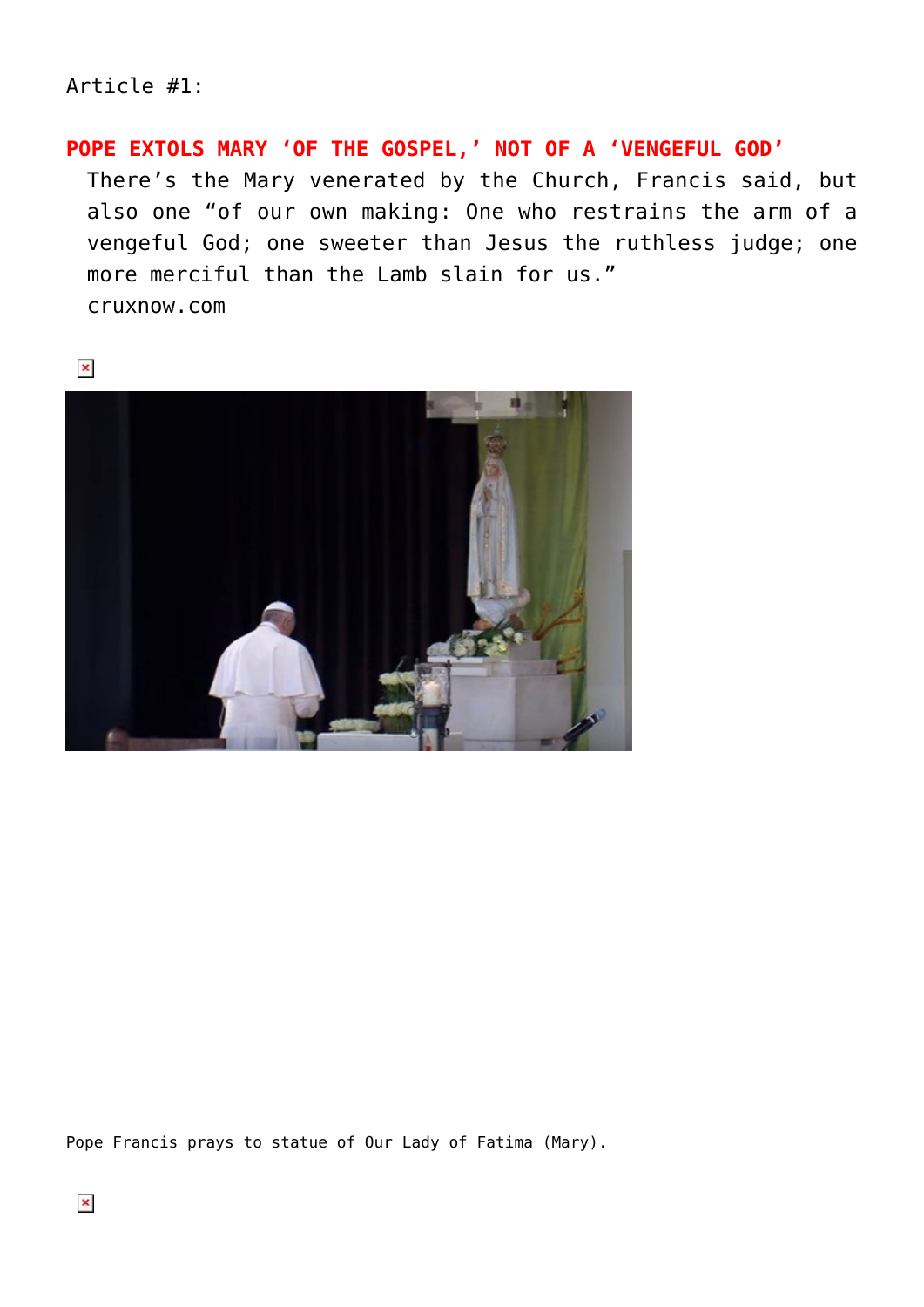

Pope Francis offers gold rose to plaster statue.

The Vatican is teaching that Yahweh, the Creator, is a vengeful God and Yahshua Messiah is the ruthless Judge, because the Creator Yahweh, Yahshua Messiah, Yahweh's Prophets and Yahshua's Disciples taught the Plan of Yahweh for which Yahweh created mankind.

 Notice why the Vatican (divining serpent; yes, divining serpent) is the one leading all 4,198 religions of this generation. Yes, 4,198 religions follow one or more of the Vatican's teachings. Your hand is on the necks of your enemies, Yahdah; and your father's sons bow down (worship–serve) before you, Yahdah. Your authority is reaching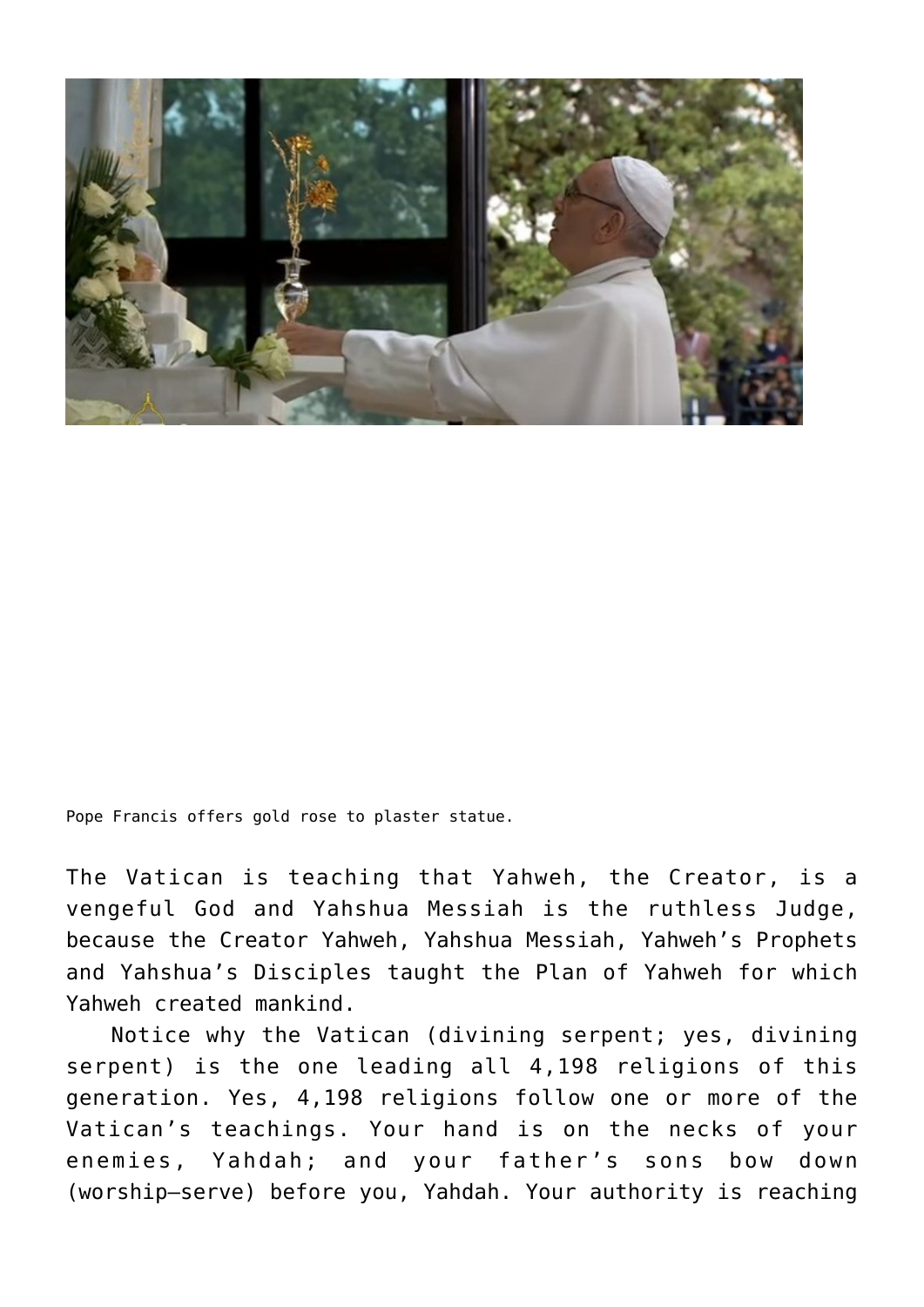into every nation, people, and language in this generation, so you will not be able to blame anyone except yourself. Compare and notice the underlined:

# **GENESIS 49:1-10**

1 Then Yaaqob called for his sons, and said; Gather together, so I may tell you what will befall you in the Last Days.

2 Gather together and listen, you sons of Yaaqob; listen to Israyl your father.

3 Reuben, you are my firstborn, my might, the first sign of my strength, excelling in honor, exceeding in rank;

4 Turbulent like water, you will no longer excel; for you went up onto your father's bed, onto my couch and defiled it.

5 Simeon and Levi are brothers; their swords are weapons of violence.

6 Let me not enter their council. Let my glory not be joined to their assembly; for in anger they killed a man, and for their pleasure they hamstrung an ox.

7 Cursed be their anger, so fierce; and their fury, so cruel! I will scatter them in Yaaqob and disperse them throughout Israyl.

8 Yahdah, your brothers will praise you; your hand will be on the neck of your enemies; your father's sons will bow down to you.

9 You are a lion's cub, O Yahdah; you return from the prey, my son. Like a lion, he crouches and lies down; like the lion's breed, who dares to rouse him?

10 The scepter will not depart from Yahdah, nor a ruling staff; *lawgiver,* from between his feet, until He comes to Whom tribute belongs, and the obedience of the nations is His.

Yes, Yahdah is really the Coptic Catholics brought from Egypt but never left the evil Godworship–plaster statues, gold statues, silver statues–being evil like the Gods. **GENESIS 3:1-5**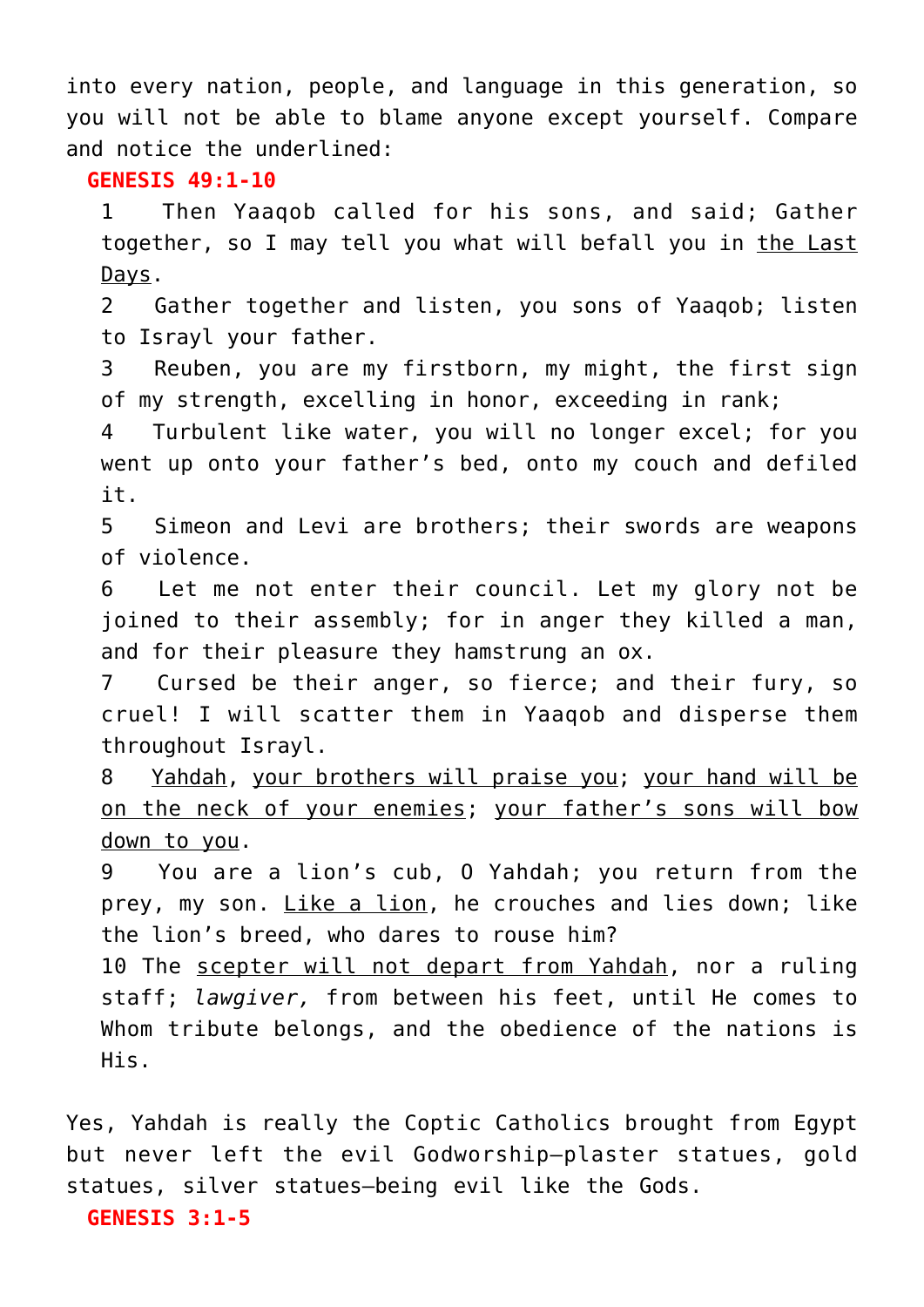1 Now the serpent was more subtle *and* crafty than any beast of the field which Yahweh had made. And she said to the woman; Has Yahweh indeed said: You shall not eat of every tree of the garden?

2 And the woman said to the serpent; We may eat the fruit of the trees of the garden;

3 But of the fruit of the tree which *is* in the midst of the garden, Yahweh has said: You shall not eat it, nor shall you touch it, or you will die.

4 And the serpent said to the woman; You will not surely die.

5 For He knows that in the day you eat of it, your eyes will be opened, and you will be as Gods (elohim), knowing Righteousness and evil.

Did you notice in **verse 5** they would know evil as the Gods, not Righteousness like Yahweh?

 Yahweh warned them of what they would bring on the world. The 6,000-year Plan set by Yahweh is to bring out a people who follow Righteousness, who choose to live a most joyous life without causing harm to others; while caring for and helping others have a joyous, harmless life too, without disease, hatred, fighting and war.

 Yahweh does not force anyone to follow Righteousness or evil. Instead, He lets every person choose. Yahweh does warn each person who will search out *The Book of Yahweh* and read, what doing evil—sodomy, bestiality, incest, fornication, adultery, stealing, praying to evil Gods and idols, bringing the Name 'Yahweh', your Heavenly Father to nothing, refusing to keep the Seventh Day Sabbath Appointments, not honoring your father and mother, murdering, bearing false testimony (Easter rabbits lay eggs, Santa Claus brings presents), worshipping the dead (Halloween), and coveting bring. If you go opposite to the Laws of Yahweh, you bring harm upon yourself and your neighbor.

 Those Ten Commandments are Perfect Righteousness that Yahweh, the Loving Heavenly Father, gave to mankind, but they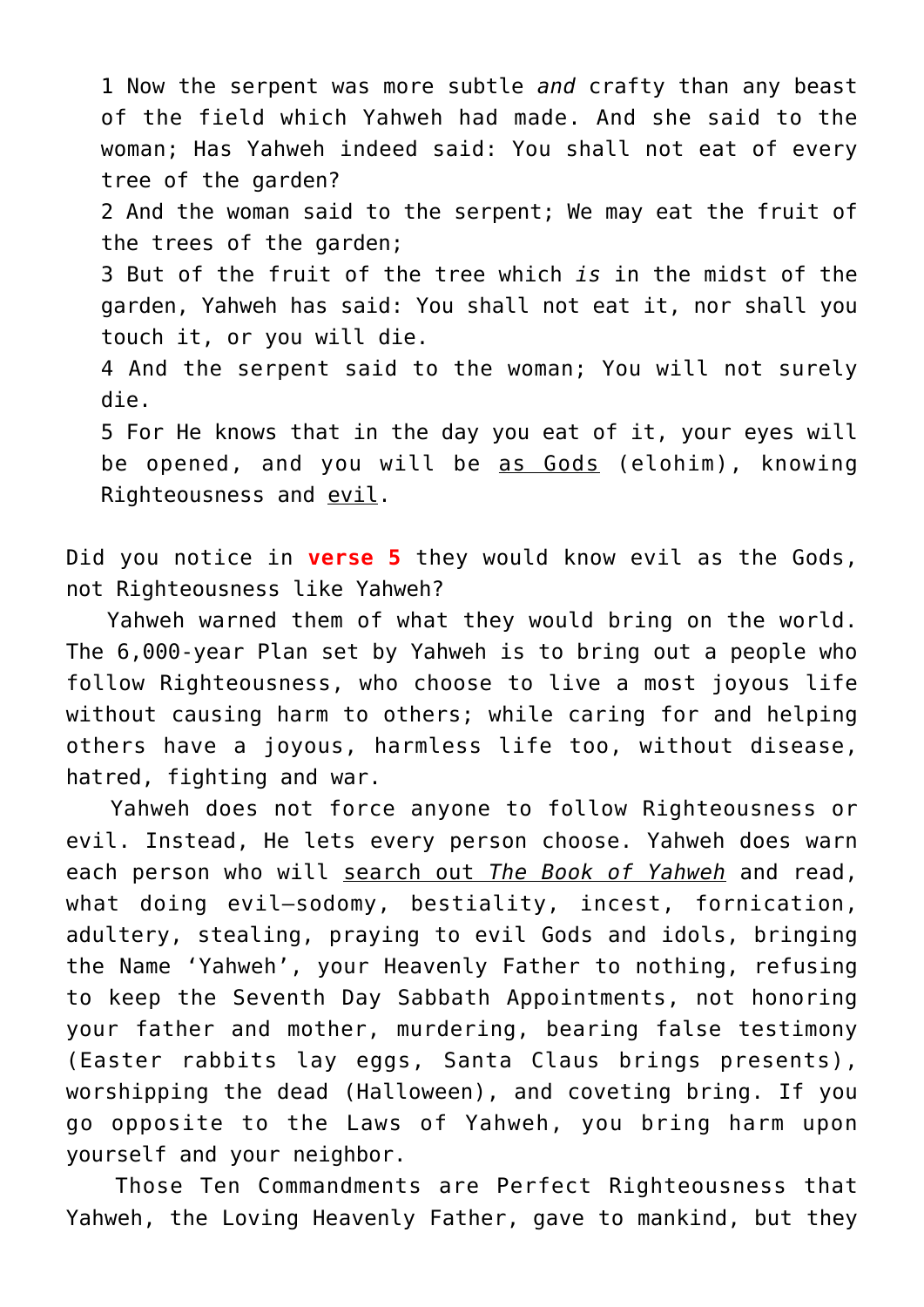are hated by the divining serpent. The divining serpent is still saying, "Do not obey Yahweh. Follow evil like the Gods. Be 'merciful' to the sodomites who insist on raping babies, taking your wealth, and murdering all who desire any form of Righteousness."

 Sodomy is the evil they are fighting to push for the most. It's being pushed in every way possible. They hate *The Book of Yahweh, the Holy Scriptures*, because the Scriptures condemn sodomy and show the magnitude of sickness brought forth by this practice.

#### **THE REASON THE POPE HATES YAHWEH AND YAHSHUA**

Read the following in your bible or better yet, in *The Book of Yahweh*.

## **LEVITICUS 18:22-26**

22 You shall not have sexual relations with a man, as with a woman. It is an abomination.

23 Neither shall you have sexual relations with any animal and defile yourself, *along* with it; neither shall any woman present herself to have sexual relations with an animal. It is confusion and perversion.

24 Do not defile yourselves in any of these ways, for this is how the nations who are going to be driven out before you became defiled:

25 For the world is defiled because they have given themselves over to sin; and the land itself vomits out her inhabitants.

26 You shall therefore keep My Statutes and My Judgments, and you must not commit any of these abominations; neither any of your own nation nor any of the strangers that sojourn among you—

**Verse 23** – these practices cause confusion and perversion. That may be the reason the priests are becoming more confused in each of their actions. Read now article #2.

**PEDOGATE: BISHOP CLAIMS AGE OF CONSENT SHOULD BE 7 YEARS OLD**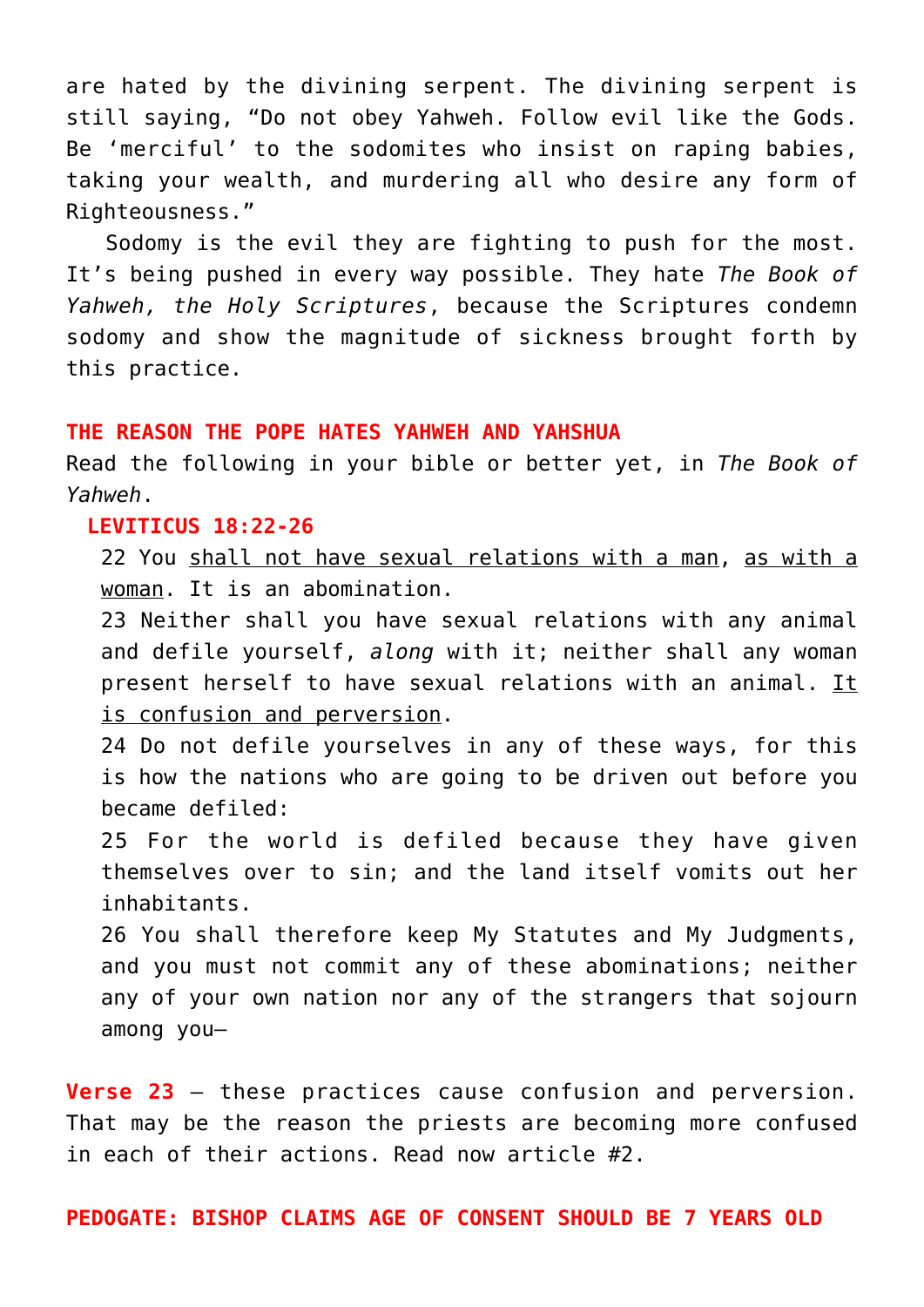Says children should share the blame with pedophile priests By: Jay Greenberg on 2nd May 2017 @ 3:08pm

A New York Catholic bishop has claimed that pedophile priests shouldn't be held responsible if they rape children aged 7 and over as he believes that young boys are "culpable" for their own actions.

Bishop Robert Cunningham of the diocese of Syracuse, NY stated that priests have been wrongly accused of sexual abuse against young boys for centuries saying that "at 7-years-old, children know what they're doing, so it isn't rape".

Bishop Cunningham made the shocking statements in his testimony, that was recently released, during a deposition in a federal lawsuit for mass child abuse by pedophile priests.

Back now to *The Book of Yahweh*.

# **I CORINTHIANS 6:9-10**

9 Do you not know that the unrighteous will not inherit the Kingdom of Yahweh? Do not deceive yourselves. Neither fornicators, nor God worshipers (worshipers of elohim), nor adulterers, nor men who commit sexual perversions with boys, nor men who commit sexual perversions with other men, 10 Nor thieves, nor covetous, nor drunkards, nor revilers, nor extortioners, will inherit the Kingdom of Yahweh.

Yahshua said 'repent or perish'.

#### **LUKE 13:3**

I tell you, No! But unless you repent you will all likewise perish!

# **ACTS 3:14-15, 17, 19**

14 However, you denied the Holy One and the Just, and demanded that a murderer should be released to you;

15 And killed the Prince of Life, Whom Yahweh raised from the dead. Of this we are witnesses.

17 And now, brothers, I know that you did this through ignorance, as *did* also your rulers;

19 Repent therefore, and be converted, that your sins may be blotted out; that times of refreshing may come from the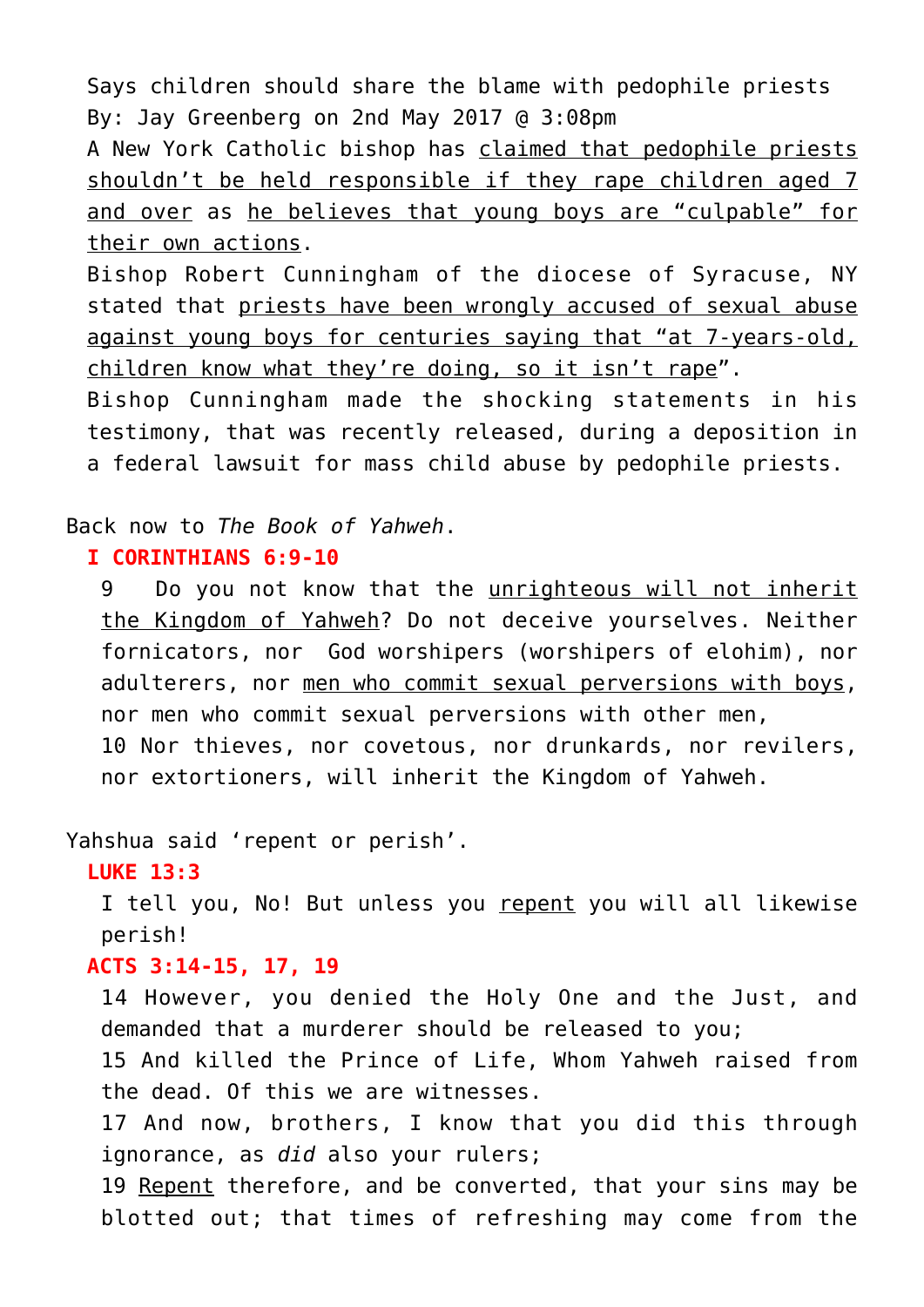Presence of Yahweh.

# **THE REAL MIRIAM**

The real Miriam, whose name they removed from the Inspired Scriptures and replaced with Mary because of their hatred for Righteousness, taught Righteousness. Miriam actually taught Yahshua Messiah and lived Yahweh's Laws in front of Him, clear up to His death. The Pharisees, Sadducees, Essenes and Herodians, who were Catholics in Israyl, hated Righteousness. **MICAHYAH 3:1-2, 9-12**

1 Then I said; Hear now, O heads of Yaaqob, you rulers of the house of Israyl! *Is it* not for you to know justice?—

2 You who hate Righteousness and love evil; who strip off the skin from *My* People, and the meat from their bones;

9 Hear now, O heads of the house of Yaaqob, you rulers of the house of Israyl, who abhor justice and pervert all equity,

10 Who build up Zion with blood, and Yerusalem with iniquity:

11 Her heads judge for reward and her priests teach for pay, and her prophets divine for money. Yet they lean upon Yahweh, and say; Is not Yahweh among us? No evil can come upon us!

12 Therefore, because of you, Zion will be plowed *like* a field, Yerusalem will become heaps of rubble, and the mountain of The House of Yahweh like the high places of a forest.

That was just one of the many warnings Yahweh's Prophets gave the Catholic Godworshippers. Notice in **Acts**, after they murdered Yahshua but before they destroyed Yerusalem and moved completely to the seven hills, they called themselves Pharisees, Sadducees, Essenes, and Herodians.

 Remember, Stephen was speaking to the Pharisees, Sadducees, Essenes and Herodians who had murdered Yahshua. Yes, the Catholics hated the Savior.

Remember the fathers of the Pharisees, Sadducees, Essenes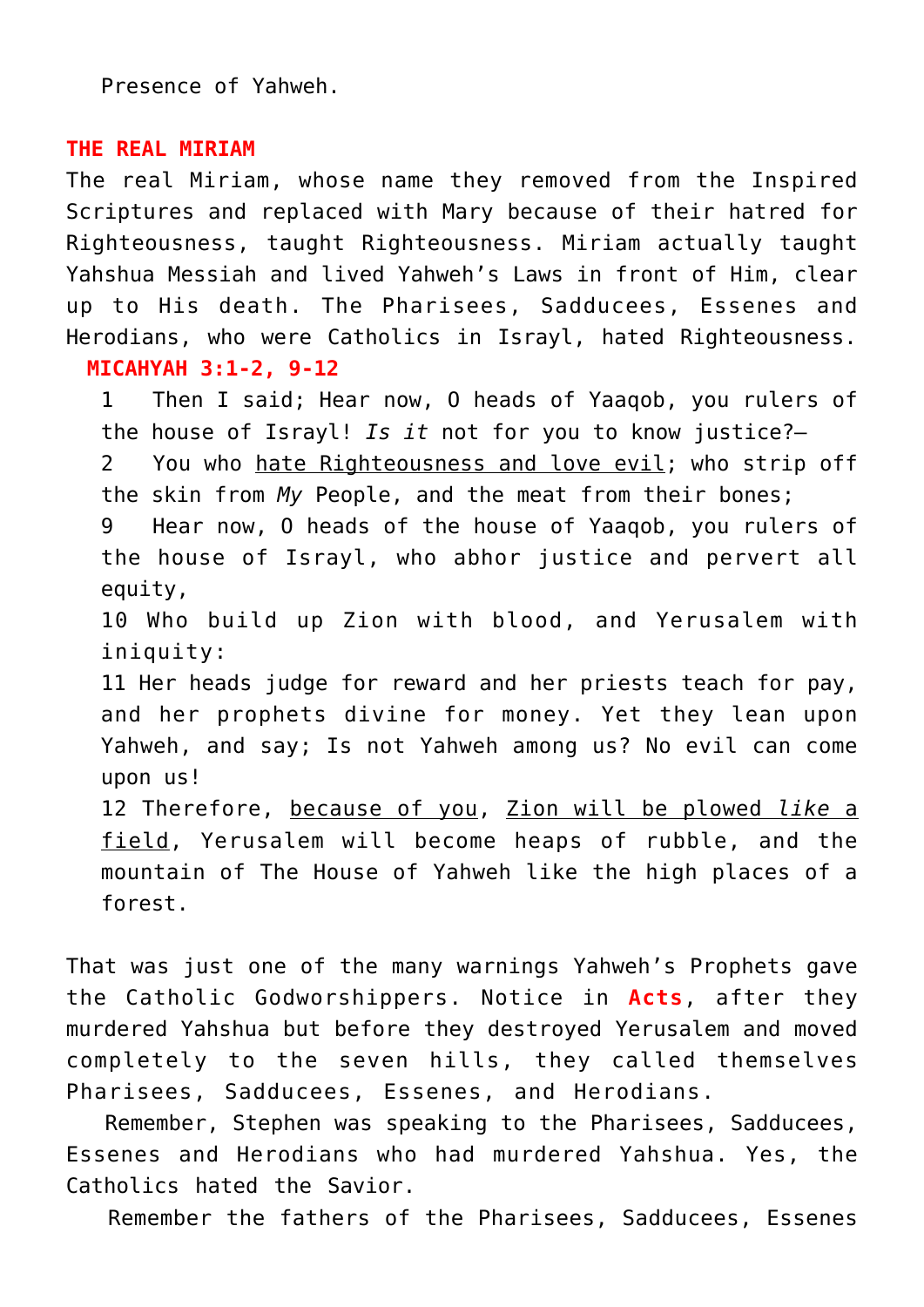and Herodians were the heads of the twelve tribes who, by force, took control of Israyl, Yerusalem and The House of Yahweh.

#### **MICAHYAH 3:1-2, 9-12**

1 Then I said; Hear now, O heads of Yaaqob, you rulers of the house of Israyl! *Is it* not for you to know justice?— 2 You who hate Righteousness and love evil; who strip off the skin from *My* People, and the meat from their bones; 9 Hear now, O heads of the house of Yaaqob, you rulers of the house of Israyl, who abhor justice and pervert all equity, 10 Who build up Zion with blood, and Yerusalem with iniquity: 11 Her heads judge for reward and her priests teach for pay, and her prophets divine for money. Yet they lean upon Yahweh, and say; Is not Yahweh among us? No evil can come upon us! 12 Therefore, because of you, Zion will be plowed *like* a field, Yerusalem will become heaps of rubble, and the mountain of The House of Yahweh like the high places of a

forest.

They were still making war with the Lamb after Yahshua ascended into heaven as shown in the Acts of the Apostles. Read now:

# **ACTS 7:35-39**

35 This Mosheh whom they rejected, saying: Who made you a ruler and a judge? is the one Yahweh sent *to be* a ruler and a deliverer, by the hand of the malak who appeared to him in the bush.

36 He brought them out, after he had showed wonders and signs in the land of Egypt, and in the Red Sea, and in the wilderness forty years.

37 This is that Mosheh, who said to the children of Israyl: Yahweh your Father will raise up for you a Prophet like me, from your brothers. Him you will hear.

38 This is he, who was among the called out ones in the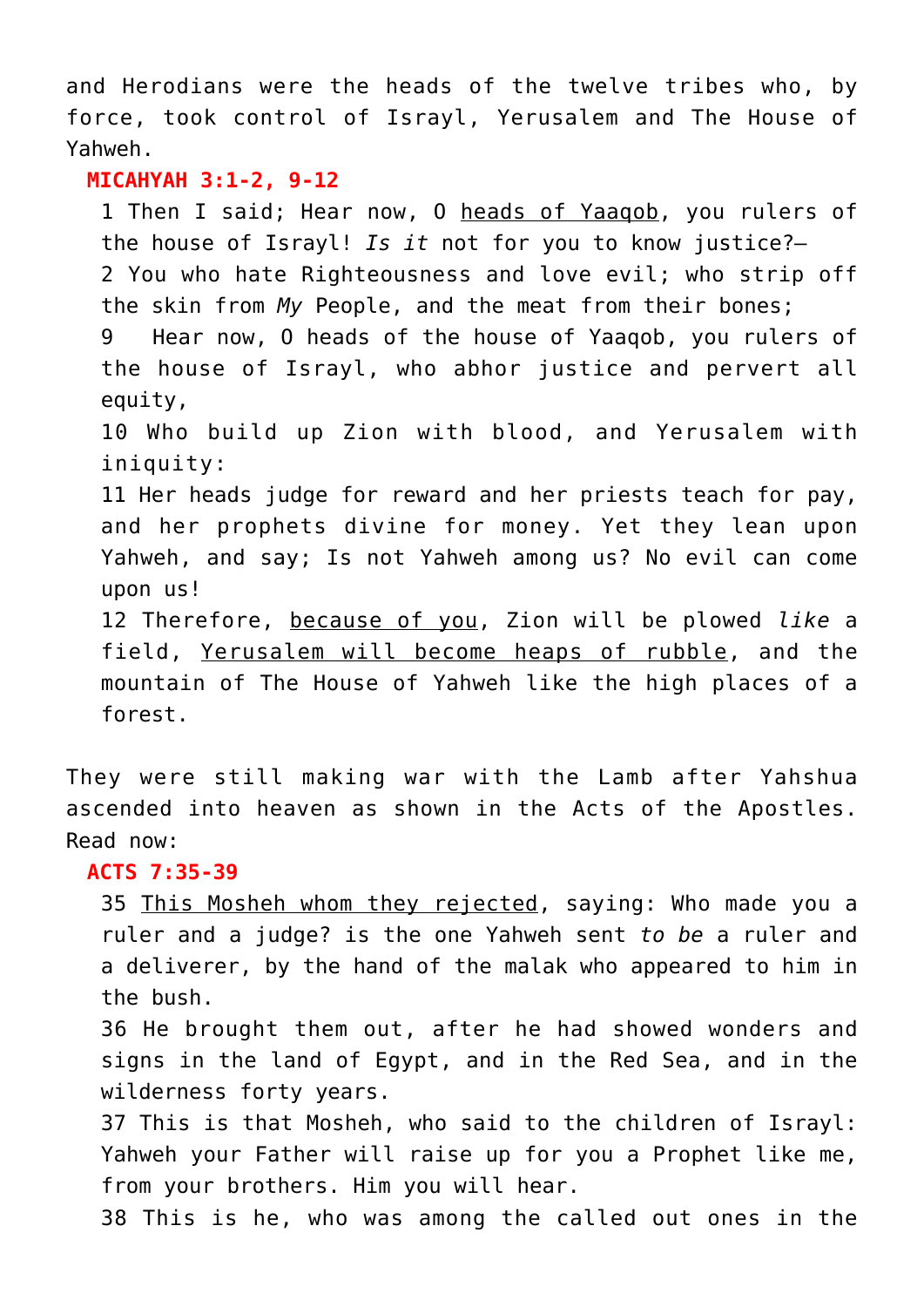wilderness with the malak who spoke to him on Mount Sinai; and *with* our fathers, who received the doctrine of life to give to us, 39 Whom our fathers would not obey, but *they* rejected *him.* So in their hearts they turned back to Egypt,

#### **NUMBERS 14:3-4**

3 Why has Yahweh brought us to this land, only to let us die by the sword? Our wives and children will be taken as plunder. Would it not be better for us to return to Egypt? 4 So they said to one another; We should choose a leader; and go back to Egypt.

#### **ACTS 7:42-43**

42 Then Yahweh turned, and gave them up to worship the host of heaven, *just* as it is written in The Book of Yahweh: Was it to Me you brought sacrifices and offerings in the wilderness forty years, O house of Israyl? 43 No! *But* you have lifted up the *idolatrous* temple of

Molech; *your God (el),* and Chiun your star-God (el); *Saturn,* the star of your God (el) which you made for yourselves. And I will carry you away beyond Babylon.

Did you notice in **verse 43** they were serving evil, like the Gods? That means Catholic. The word **Catholic** means *universal,* meaning they worshiped the host of heaven (**verse 42**), demons, Gods, evil like the Gods. Read on:

# **ACTS 7:51-53**

51 You stiff-necked; *stubborn,* and uncircumcised in heart and ears! You do always resist Spirit Holy! *Just* as your fathers did, so you *do also!*

52 Which of the Prophets have not your fathers persecuted? And they have slain those who foretold the coming of the Just One; of Whom you now have become the betrayers and murderers**—**

53 *You,* who have received the Laws as they were ordained *and* delivered by Malakim, have not kept *them!*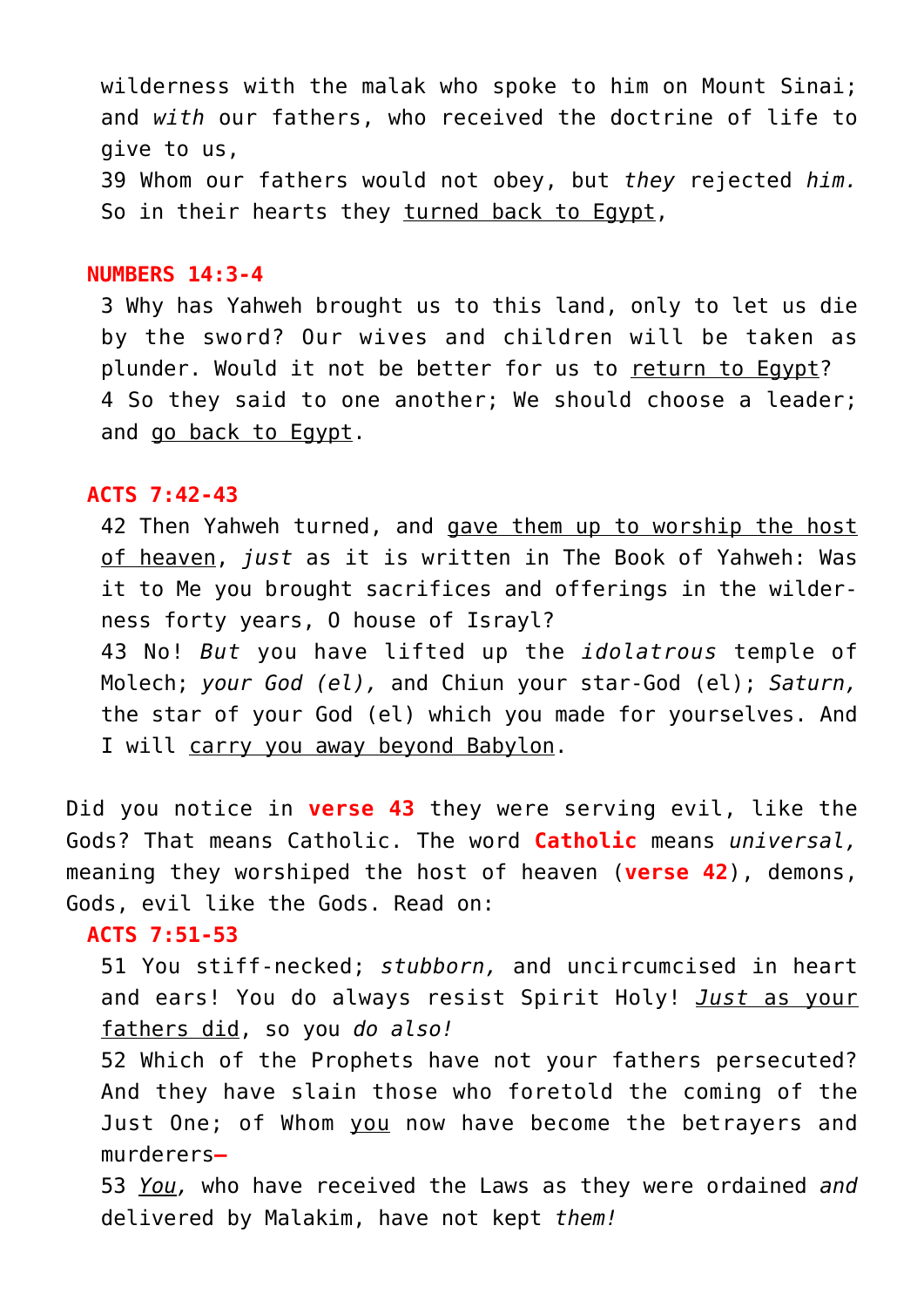Miriam was a woman who practiced Righteousness and along with the father of Yahshua, taught their Son Who became Messiah.

#### **MATTITHYAH 1:16**

Yaaqob begot Yahseph, the husband of Miriam, of whom was born Yahshua Who is called Messiah.

She is dead, buried, and awaits the resurrection. Having obtained honor from Yahweh, she will be in the first resurrection. **Resurrection** means *raised from the dead*. **REVELATION 20:4-6**

4 And I saw Thrones, and they sat upon them, and Judgment was given unto them. And *I saw* the souls of those who were beheaded for their witness of Yahshua and for the Word of Yahweh; *the Laws and the Prophets,* and who had not worshiped the beast, nor his likeness, neither had received *his* mark in their foreheads nor upon their hands; and they lived and reigned with the Messiah a thousand years—

5 But the rest of the dead did not live again until the thousand years were finished. This *is* the first resurrection—

6 Blessed and Holy *is* he who has part in the first resurrection; on such the second death has no power, but they will be priests of Yahweh and of the Messiah, and will reign with Him a thousand years.

**Verse 4** – I saw Thrones and they who sat on them, and Judgment was given to them.

# **WHO ARE THEY? THE SAINTS OF YAHWEH, NOT EVIL LIKE THE GODS**

Notice first, Yahdah, the beast that sits on seven hills leading the religions, that bring forth evil like the Gods, into sin and false mercy.

# **DANIYL 7:17-18**

17 These great beasts, which are four, *are* four kingdoms *which* will arise out of the earth.

18 But the Saints of Yahweh will take the kingdoms, and will possess the kingdoms forever; yes, forever and ever.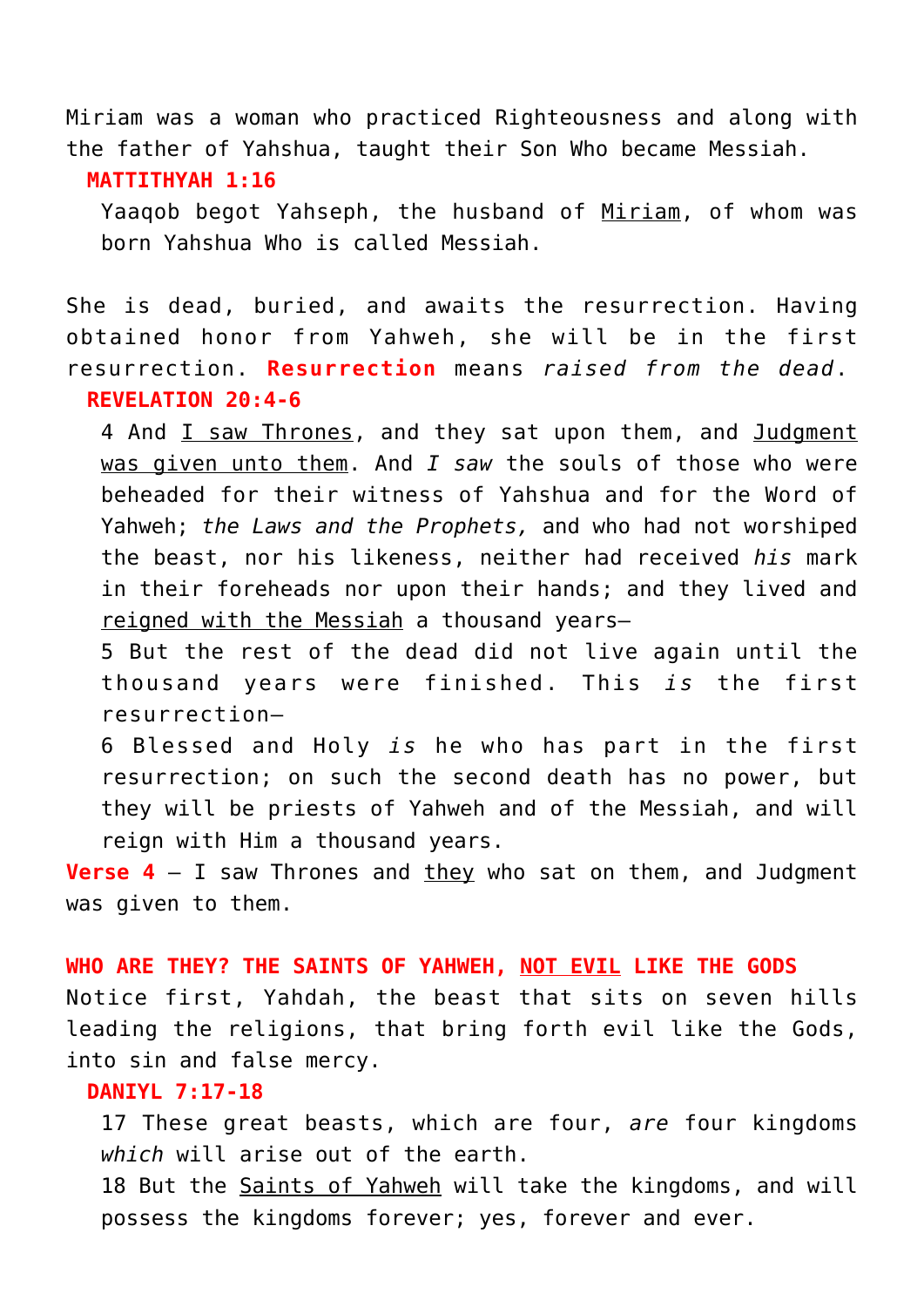Saints? Who is a Saint? Compare two Scriptures. **REVELATION 14:12**

In this manner are the Saints purified—by keeping the Laws of Yahweh, in *conformity with* the Faith, as Yahshua *Messiah.*

#### **REVELATION 22:12-14**

12 And behold, I come quickly, and My Reward *is* with Me, to give every man according as his work will be. 13 I am the First and the Last, the Beginning and the End. 14 Blessed *are* those who keep His Laws, that they may have right to the Tree of Life, and may enter in through the gates into the City.

## Back to Daniyl.

## **DANIYL 7:19-26**

19 Then I would know the truth of the fourth beast, which was different from all the others, exceedingly dreadful, whose teeth *were of* iron, and his claws *of* bronze; *which* devoured, broke in pieces, and trampled the residue with his feet;

20 And of the ten horns that *were* on his head, and *of* the other *horn* which came up, before whom three fell—the horn that had eyes, and a mouth that spoke very great things, whose look *was* more stout; *more mighty and imposing,* than his fellows.

21 I beheld, and the same horn made war with the Saints, and prevailed against them;

22 Until the Ancient of Days came, and judgment was given to the Saints of Yahweh; and the time came that the Saints possessed the kingdoms.

23 This is what he said; The fourth beast will be the fourth kingdom upon earth, which will be different from all *other* kingdoms, and will devour the whole earth, and will tread it down, and break it in pieces.

24 And the ten horns out of this kingdom *are* ten kings *that*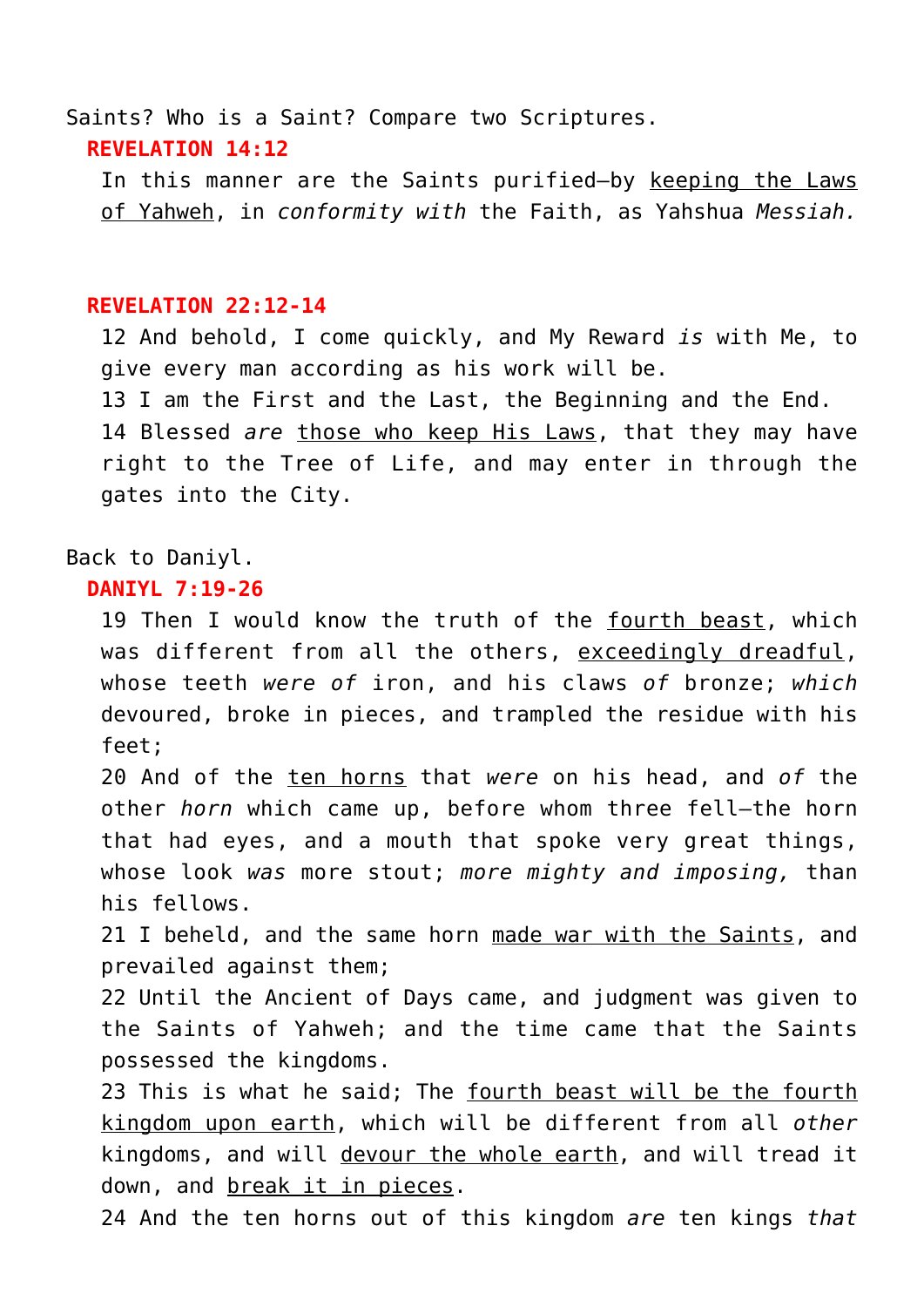will arise; and another will rise after them; and he will be different from the first *ones,* and he will subdue three kings.

25 And he will speak *great* words against Yahweh, and will wear out; *mentally attack to cause to fall away,* the Saints of Yahweh, and think to change times; *Yahweh's Feast Days,* and Laws; and they will be given into his hand until a time, and times, and the dividing of time.

26 But the judgment will sit, and they will take away his government, to consume and to destroy *it* completely.

**Verses 17-18** show Yahdah, who brings forth false mercy—a mercy for priests who rape babies yet no mercy for those they plunder. The Godworshipers are allowed to practice evil until they destroy themselves. Then the few who are left will be given the kingdoms. Notice this:

## **DANIYL 7:26-27**

26 But the judgment will sit, and they will take away his government, to consume and to destroy it completely. 27 Then the kingdoms and governments, and the greatness of the kingdoms under the whole heaven, will be given to the

people of the Saints of Yahweh, Whose Kingdom is an Everlasting Kingdom, and all governments will serve and obey them.

Study the next Prophecy closely. It's prophesied to come to pass in the same generation of the nuclear bombs that started in 1934.

# **MATTITHYAH 24:29, 33-34**

29 Immediately, *but* after the *Great* Tribulation of those days will the sun be darkened, and the moon will not give her light, and the stars will fall from heaven, and the powers of the heavens will be shaken.

33 In the same way, when you see all these things, know that *His coming and The End of the Ages* are near, at the very door.

34 Truly I say to you: That generation will not pass *away,*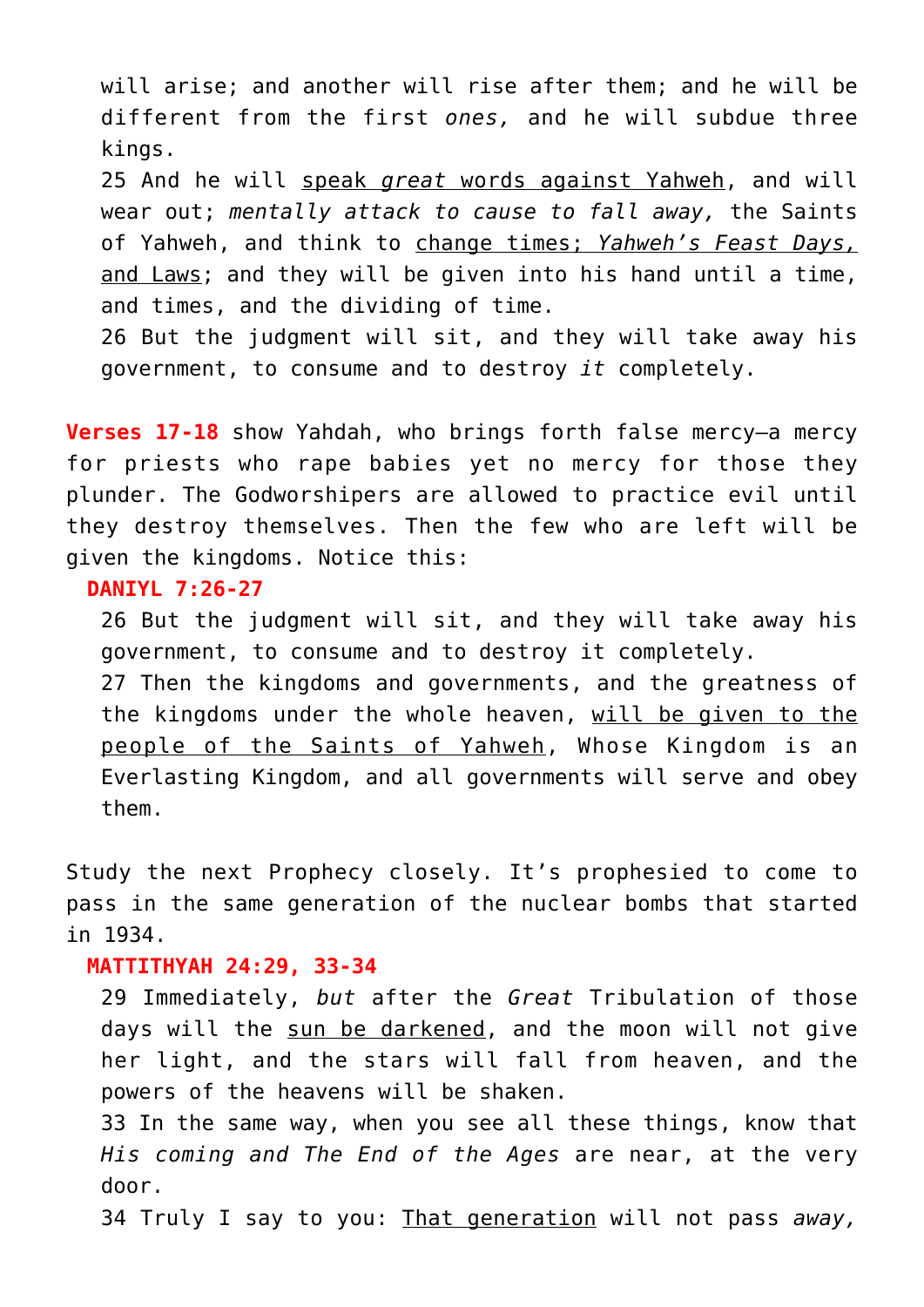until all these things are fulfilled.

# **REVELATION 21:1-8**

1 And I saw a new heaven and a new earth, for the first heaven and the first earth had passed away, and there was no more sea.

2 And I, Yahchanan, saw the Holy city, Yahweh Shammah, coming down from Yahweh out of heaven, prepared as brides adorned for their husbands.

3 And I heard a great voice out of heaven, saying: Behold, the Tabernacle of Yahweh is with men, and He will dwell with them, and they will be His People, and Yahweh Himself will be with them, *and be* their Father.

4 And Yahweh will wipe away all tears from their eyes; and there will be no more death, neither sorrow, nor crying, nor will there be any more pain, for the former things have passed away.

5 And He Who sat upon the Throne, said: Behold, I make all things new. And He said to me: Write, for these Words are True and Faithful.

6 And He said to me: It is done! I am Aleph and Tau, the Beginning and the End. I will give to him who thirsts of the fountain of the water of life freely.

7 He who overcomes will inherit all things; and I will be his Father, and he will be My son.

8 But the fearful, and unbelieving, and the abominable, and murderers, and whoremongers, and sorcerers, and worshipers of Gods (elohim), and all liars, will have their part in the lake which burns with fire and brimstone—which is the second death.

**Verse 7** – those who overcome.

## Compare:

# **GENESIS 4:6-7**

6 So Yahweh said to Cain: Why are you angry? Why are you downcast?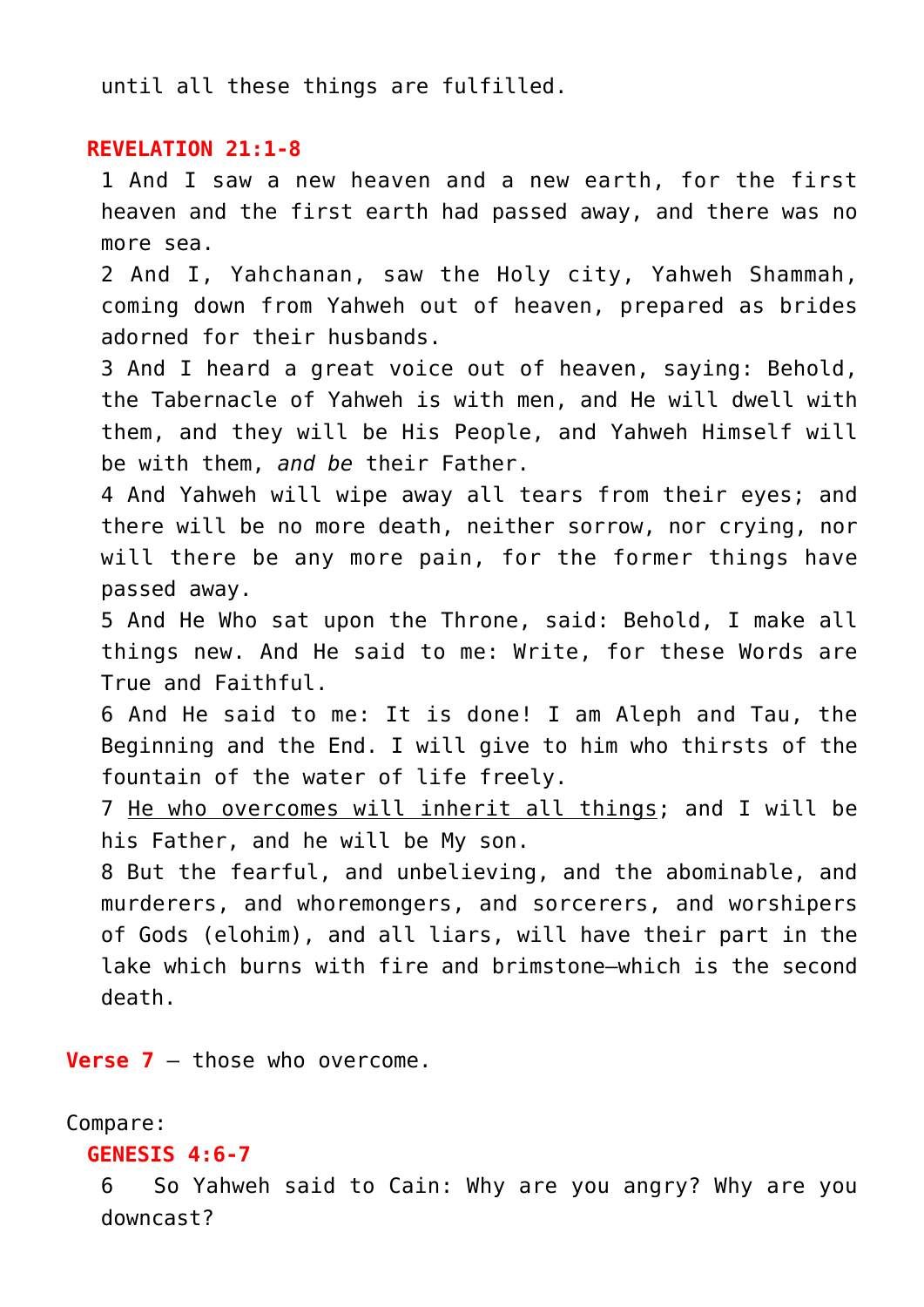7 If you do Righteousness, will you not be acceptable? And if you do not do Righteousness, sin *is* crouching at your door. The desire to sin is with you, but you must overcome it!

You must overcome sin—sin is being evil like the Gods, as the serpent teaches you to be—and in this generation, you will inherit all things. Do as Yahshua Messiah says.

#### **MATTITHYAH 6:33**

But seek you first the Kingdom of Yahweh and His Righteousness, and all these things will be added to you.

You will inherit all things. The Kingdom of Yahweh–The House of Yahweh, the Sons and Daughters of Yahweh–will inherit all things.

# **GENESIS 1:26**

Then Yahweh said: I will make man in My Image, according to My Likeness; they will have Authority over the fish of the sea, over the birds of the air, over the cattle, and over all the earth and over every creeping thing that creeps upon the earth.

# **DANIYL 7:27**

Then the kingdoms and governments, and the greatness of the kingdoms under the whole heaven, will be given to the people of the Saints of Yahweh, Whose Kingdom *is* an Everlasting Kingdom, and all governments will serve and obey them.

Many of those whom the fourth beast murdered will reign with Yahshua, Whom the beast also murdered.

# **ACTS 7:52**

Which of the Prophets have not your fathers persecuted? And they have slain those who foretold the coming of the Just One; of Whom you now have become the betrayers and murderers**—**

All who overcome the teachings of the serpent will inherit an Everlasting Kingdom.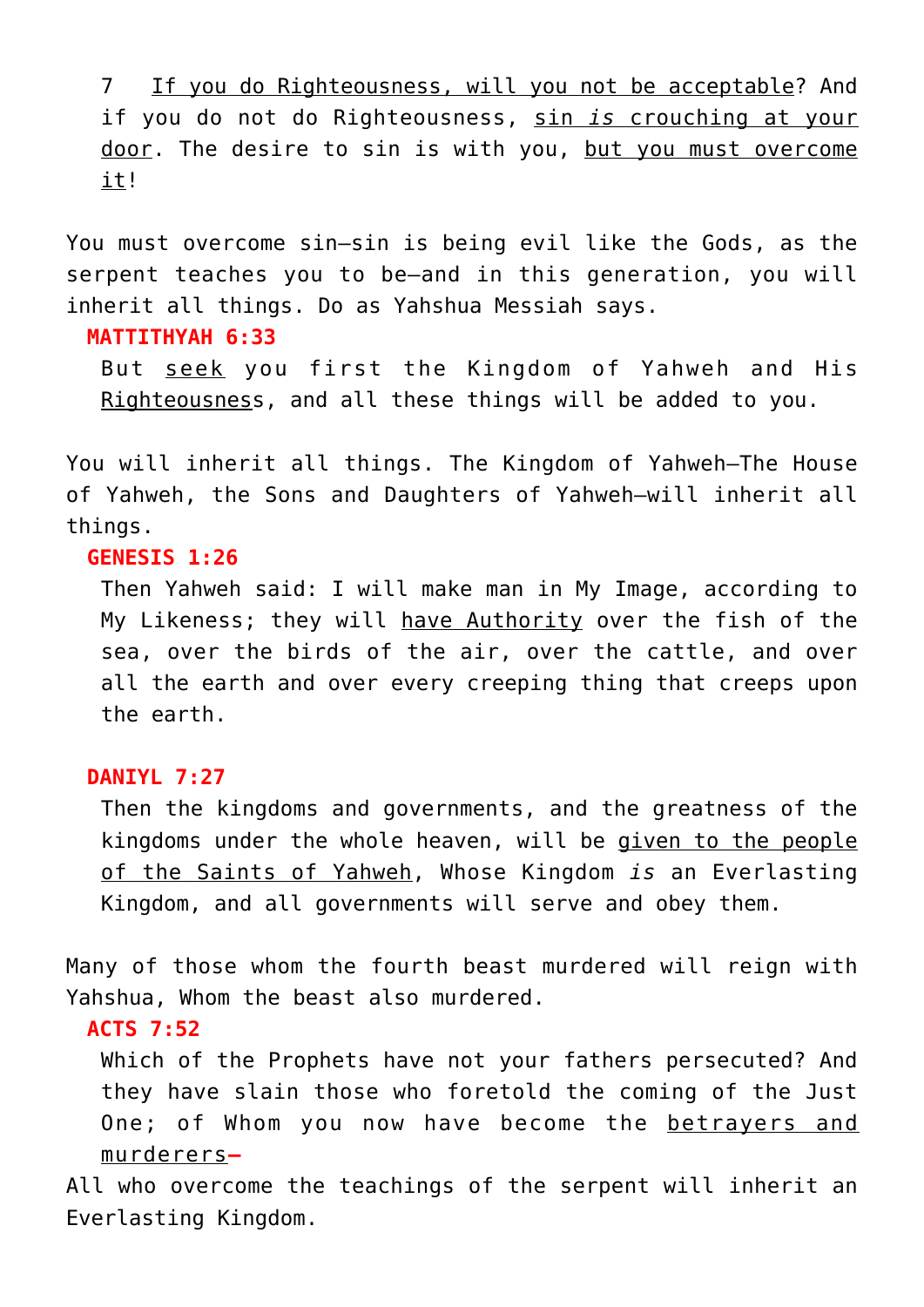# **DANIYL 7:26-27**

26 But the judgment will sit, and they will take away his government, to consume and to destroy it completely. 27 Then the kingdoms and governments, and the greatness of the kingdoms under the whole heaven, will be given to the people of the Saints of Yahweh, Whose Kingdom is an Everlasting Kingdom, and all governments will serve and obey Him.

**Verse 26** – Judgment will sit. This means Yahweh's Prophecies will come to pass.

**Verse 26** – They? Who is this speaking of? It's actually speaking of the war-raging religions themselves.

# Read:

## **DANIYL 7:11**

I beheld, then, because of the voice of the great words which the horn spoke; I beheld until the beast was slain, and his body destroyed, and given to the burning flame.

# Burning? What burning?

# **REVELATION 18:1-19**

1 And after these things I saw one Messenger, who was sent from Yahweh. He had great Authority; and the nations were taught Righteousness by him.

2 And he cried mightily with a strong voice, saying: Babylon the great is fallen, is fallen, and is become the habitation of demons, and the hold of every foul spirit, and a place where its priests reject knowledge and they teach everyone to be unclean; to hate and get away from keeping the Laws.

3 For all nations have drunk of the wine of the wrath of her fornication, and the kings of the earth have committed fornication with her, and the merchants of the earth have grown rich through the abundance of her delicacies.

4 And I heard another voice from heaven, saying: Come out of her, My People, so that you do not partake in her sins, and so that you do not receive of her plagues,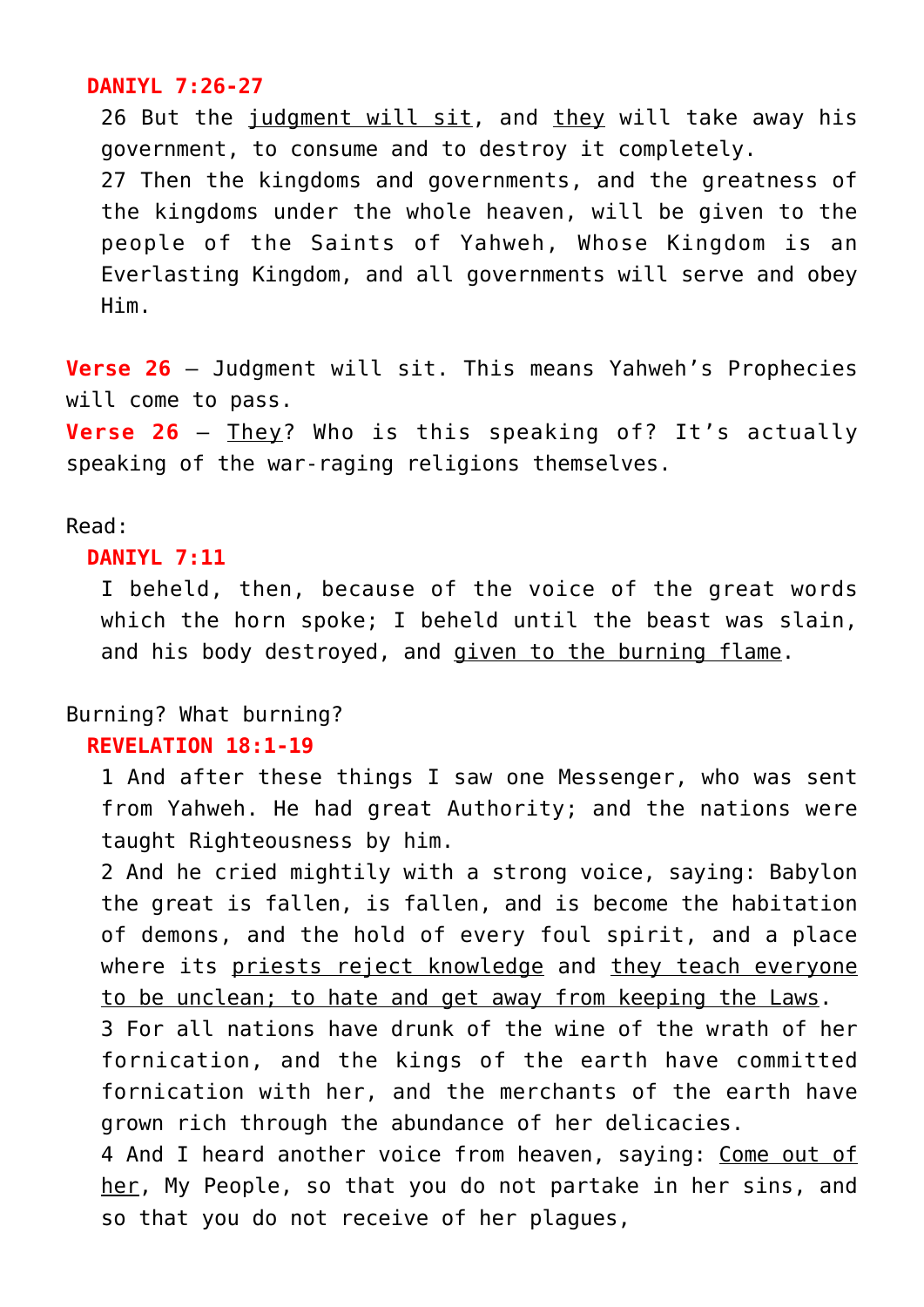5 For her sins have reached unto heaven, and Yahweh has remembered her iniquities!

6 Render to her just as she rendered to you, and repay her double according to her works! In the cup which she has mixed, mix for her double!

7 In the measure that she glorified herself, and lived luxuriously, so in that measure give her torment and sorrow! For she says in her heart: I sit a queen, and am no widow, and will see no sorrow.

8 Therefore, her plagues will come in one day—death, and mourning, and famine; and she will be utterly burned with fire; for strong *is* Father Yahweh Who judges her.

9 And the kings of the earth, who have committed fornication and lived luxuriously with her, will wail over her, and lament for her, when they will see the smoke of her burning— 10 Standing afar off for the fear of her torment, saying: Alas! Alas! That great city Babylon, that mighty city! For in one hour your judgment has come!

11 And the merchants of the earth will weep and mourn over her; for no one buys their merchandise anymore:

12 The merchandise of gold, and silver, and precious stones, and of pearls, and fine linen, and purple, and silk, and scarlet, and all kinds of scented wood, and every kind of article of ivory, and every kind of article of most precious wood, and of brass, and iron, and marble,

13 And cinnamon, and incense, fragrant ointment, and frankincense, and wine, and oil, and fine flour, and wheat, and cattle, and sheep, and horses, and chariots, and slaves, that is, souls of men.

14 And the fruits that your soul lusted after have departed from you, and all things which were dainty; *luxuries,* and splendid have departed from you, and you will find them no more at all.

15 The merchants of these things, who were made rich by her, will stand afar off for the fear of her torment, weeping and wailing,

16 And saying: Alas! Alas, that great city, that was clothed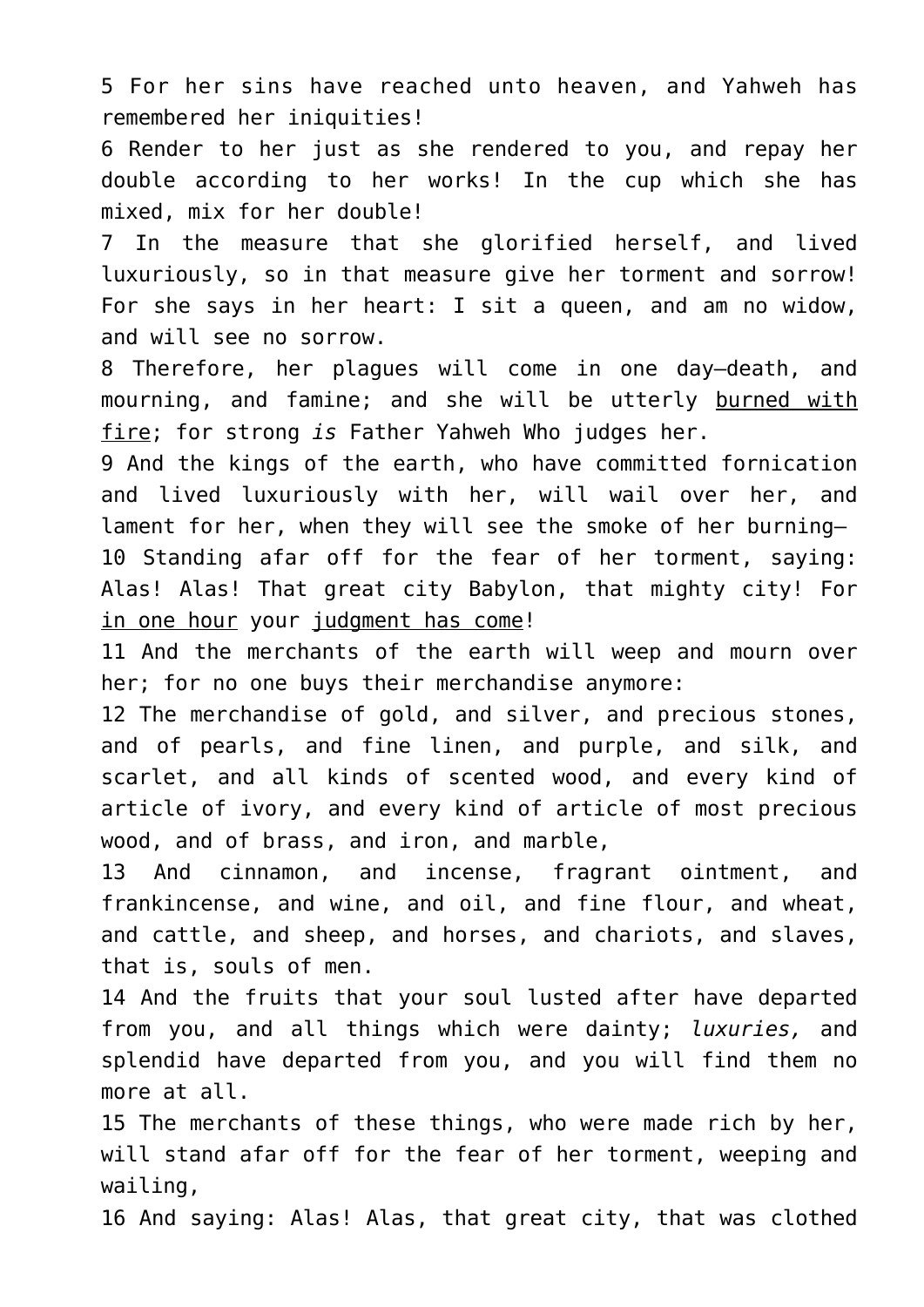in fine linen, and purple, and scarlet, and decked with gold, and precious stones, and pearls! 17 For in one hour such great riches came to nothing! And every sea captain, and all the company in ships, the sailors, and all who earn their living from the sea, stood afar off, 18 And cried when they saw the smoke of her burning, saying: What *city is* like this great city? 19 And they cast dust on their heads, and cried, weeping and wailing, saying: Alas! Alas, that great city, in which all who had ships in the sea were made rich through her wealth! For in one hour she is made desolate.

**Verses 10, 17, 19** show the one hour burning, which the beast that sits on seven hills as leader of the religions of the earth, is now capable of bringing about.

**Daniyl 7:11**–given to the burning.

**Revelation 18:10, 17, 19**–one hour burning.

Read the following interview carefully. Notice the burning in this generation, which started in 1934, will only take one hour.

**ATOMIC ARMAGEDDON IS JUST 30 MINUTES AWAY – FORMER US NAVY ADVISOR**

Published time: 7 Dec, 2015 07:31 Edited time: 7 Dec, 2015 09:50 https://www.rt.com/shows/sophieco/324941-nuclear-co;c-war-us/

Dr. Theodore Postol, former advisor to the U.S. Chief of Naval Operations, a professor at MIT, nuclear technology expert.

… US and Russia once again are pumping up their nuclear arsenal, and the Doomsday Clock shows it's just three minutes before midnight. Is nuclear destruction looming once again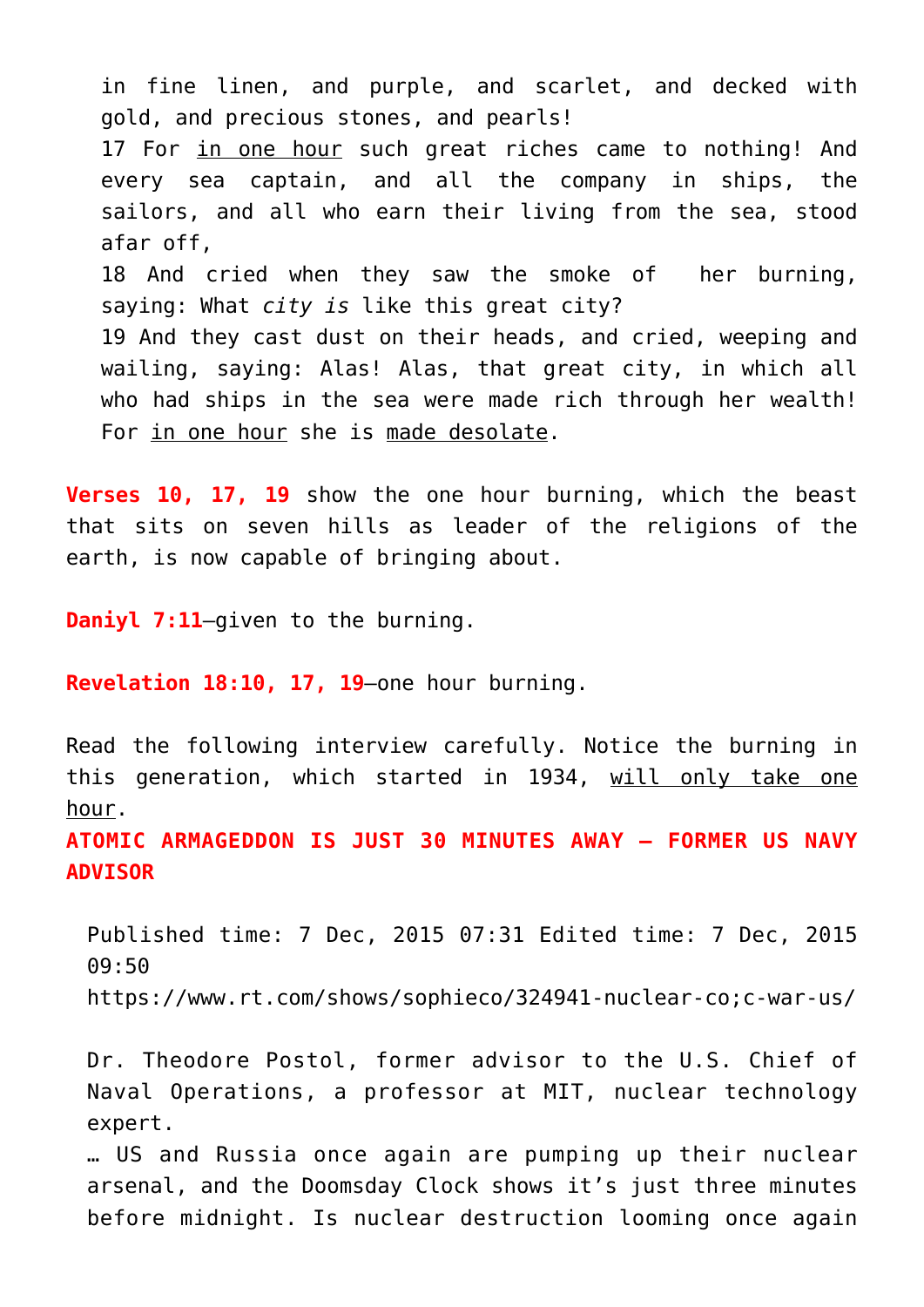over humankind? …could Atomic Armageddon happen by accident?…

Sophie Shevardnadze: *…Ted, President Obama came into the White House calling for "Global Zero" – now, there are plans to spend a trillion dollars on an overall of entire nuclear arsenal. Why is this happening?*

Dr. Theodore Postol: I think this is a consequence of the domestic politics.

SS: *Now, do you believe the U.S. is readying its nuclear forces for direct confrontation with Russia? Do you think nuclear war is possible now? At any scenario, do you see that?*

Dr. TP: I do think that an accidental nuclear war between the U.S. and Russia is possible. …I do think we are in danger.

SS: *What happens, hypothetically, if there is a nuclear war? Will a doctrine like a mutual destruction doctrine ever work again?*

Dr. TP: …somebody makes a bad decision with incomplete information, which is almost certainly what happens in the real world – information is never complete – you could have a massive use of nuclear weapons, and that, of course, would end civilization as we know it…

SS: *Now, Ted, tell me something. Explain to an amateur, to me, how does one launch a nuclear weapon? Is it as easy as pressing a button? How long does it take for a nuclear missile to reach its target?*

Dr. TP: The ballistic missile could be fired, basically, within 50 or 60 seconds, more or less, after alert being given to the operators. The rocket will then ignite…then it would release warheads. The warheads would float in the near vacuum of space under the influence of gravity and momentum,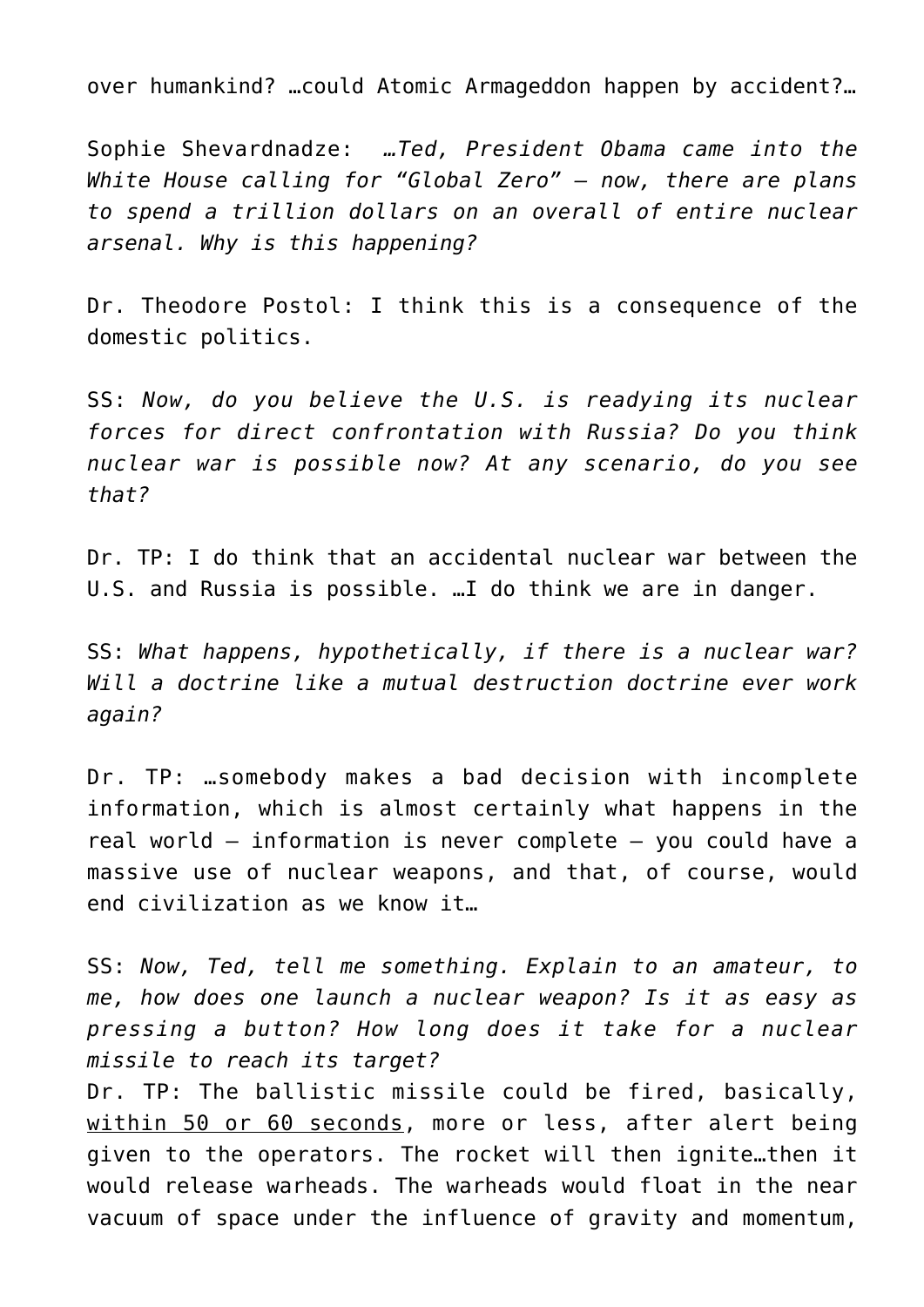and in about 20-28 minutes would arrive at their targets, reenter the atmosphere and explode. So the world could be, basically, finished off in anywhere from half hour to **an hour** upon the arrival of these warheads. …most nuclear warheads would be delivered in a very short time, probably within half hour or **an hour** interval.

Yahshua, Whose Name the serpent removed from the versions of *The Book of Yahweh* before allowing them to be printed and replaced It with the names of two Gods, said this will be fulfilled in this present, prophesied generation.

#### **MATTITHYAH 24:29, 21-22, 33-34**

29 Immediately, *but* after the *Great* Tribulation of those days will the sun be darkened, and the moon will not give her light, and the stars will fall from heaven, and the powers of the heavens will be shaken.

21 For then will be Great Tribulation, such as has not come to pass since the beginning of the world to this time—no, nor ever will be.

22 And unless those days were shortened, there would no flesh be saved; but for the Elect's sake, those days will be shortened.

33 In the same way, when you see all these things, know that *His coming and The End of the Ages* are near, at the very door.

34 Truly I say to you: That generation will not pass *away,* until all these things are fulfilled.

This generation started in 1934; so, it is at its end. This Message is urgent!

## **REVELATION 18:4**

And I heard another voice from heaven, saying: Come out of her, My People, so that you do not partake in her sins, and so that you do not receive of her plagues,

Come out? How? **MATTITHYAH 6:33**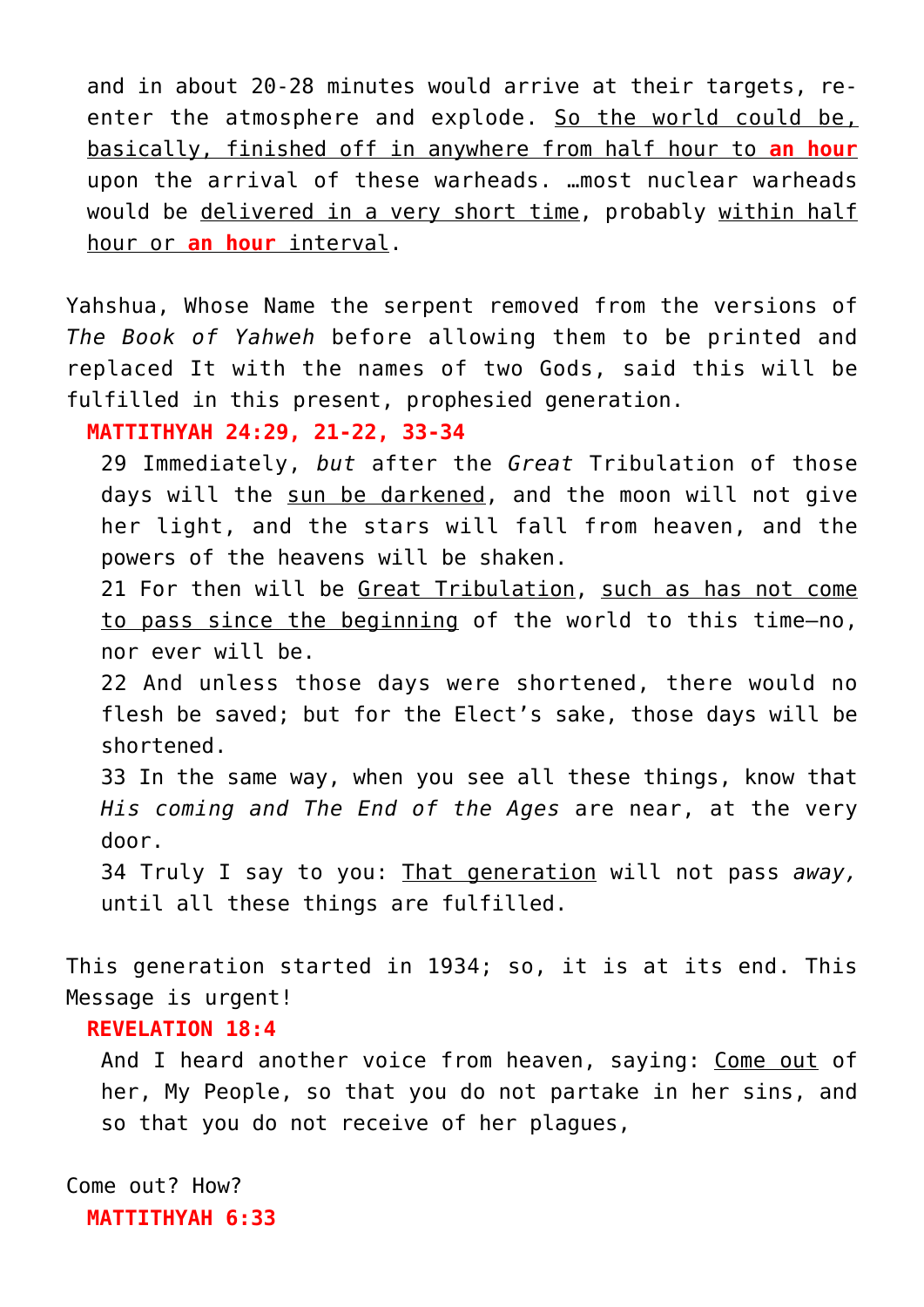But seek you first the Kingdom of Yahweh and His Righteousness, and all these things will be added to you.

#### **DEUTERONOMY 12:5, 7-8**

5 But you are to seek the Habitation of your Father; *The House of Yahweh—*the place which Yahweh your Father shall choose out of all your tribes to establish His Name—and there you must go.

7 There, in front of Yahweh your Father, you and your families shall eat, and you shall rejoice in all that you have put your hand to do, because Yahweh your Father has blessed you.

8 You must not at all do as we are doing here this day—every man doing whatever is right in his own eyes—

How can one seek The House of Yahweh?

**ANSWER:**

**By the Prophecies Yahweh shows in** *The Book of Yahweh***.**

The House of Yahweh? Yes! In this generation.

**MICAHYAH 4:1-3**

1 But in the Last Days it will come to pass *that* the mountain; *promotion,* of The House of Yahweh will be established in the chief of the nations. It will be raised above all congregations; and all peoples will *eventually* flow to it.

2 And many people will go and say; Come, and let us go up to the mountain; *uplifting,* of Yahweh, and to the House of the Father of Yaaqob, and He will teach us of His Ways, and we will walk in His Paths. Because the Laws will depart from Zion, and the Word of Yahweh from Yerusalem.

3 And He will judge between many people, and rebuke strong nations afar off; and they will beat their swords into plowshares, and their spears into pruninghooks. Nation will not lift up sword against nation, nor will they learn war anymore.